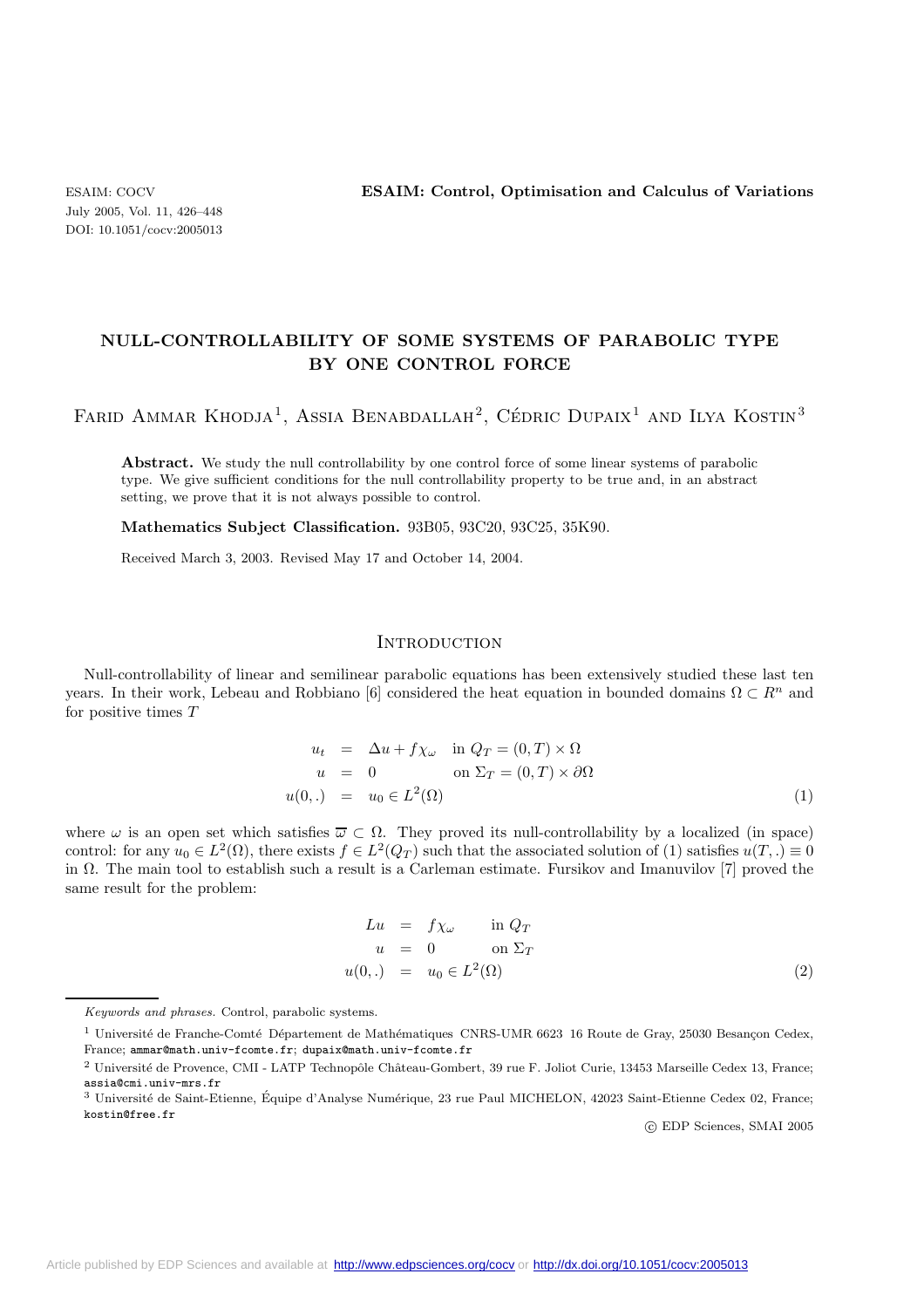where  $L$  is a general linear second order parabolic operator. Again, the main tool is a global Carleman estimate satisfied by the solutions of (2). This estimate allowed these authors to prove the null-controllability (controllability to the trajectories) of semilinear equations:

$$
Lu = h(u) + f\chi_{\omega} \qquad \text{in } Q_T
$$
  
\n
$$
u = 0 \qquad \text{on } \Sigma_T
$$
  
\n
$$
u(0,.) = u_0 \in L^2(\Omega)
$$
\n(3)

when  $h$  is a globally Lipschitz-continuous function. Fernandez-Cara and Zuazua [8] and Barbu [4] generalized this result to some superlinearities using a fixed point method and a precise expression of the constants appearing in the global Carleman estimate.

In contrast, very few results are published for linear or semilinear parabolic systems. Anita and Barbu [3], for a reaction-diffusion system, and Barbu [5] for the phase field system, proved local exact controllability results by two localized (in space) control forces. In a recent paper [1], the authors give local exact controllability and exact controllability results for phase field systems by only one localized control force. All these papers pass first through the study of the controllability of a "linearized" version of the system and use some Carleman estimate in order to apply a fixed point theorem.

As it is by now well-known, the controllability result of this linearized system amounts to prove an observability estimate for its adjoint system. This part is in a way the corner-stone for the proof of the controllability of the initial semilinear problem when using a fixed point method. In particular if a control problem by only one force is considered, it is to obtain this estimate that the coupling operator between the equations of the system plays role. So in view of these facts, a natural question arises: is it always possible to control coupled linear parabolic systems by a reduced number of control forces. It is the aim of this paper to give some partial answers to this question.

To address this question, this article is organized as follows.

We first consider in Section 2 a linear system which naturally appears when dealing with the controllability of some nonlinear reaction-diffusion systems. In this case, the observability estimate is related to the existence of a definite, non-negative quadratic form Φ, which is introduced in the proof of Lemma 1. This Φ takes into account the way in which the equations of the system are coupled and it leads to the desired observability estimate. The goal of this section is to illustrate, in a simple case, the main ideas contained in the proof of such a result.

In the light of Section 2, one may ask if it is possible to adapt this approach to general abstract linear systems of parabolic type (at least to obtain some sufficient condition for their controllability). This is the goal of Section 3 where it turns out that the observability estimate is actually related to the existence of such a  $\Phi$  which is itself related to the existence of a multiplier M as shown in Theorem 2.1. Note that this relation between  $\Phi$  and M was hidden in Section 2 since in this case M was equal to the identity. Finally, to conclude this third section we exhibit some examples of linear "parabolic-like" systems showing that it is not always possible to control such coupled systems by a reduced number of control forces. In this case the non-controllability is related to the compactness of the coupling operator (this operator being in some sense "too compact"). Note that the operators in these examples are not of partial differential type and thus do not seem to be physically relevant.

In order to illustrate the relevance of the assumption concerning the existence of a multiplier  $M$  in Theorem 2.1, we present in Section 4 an example of linear parabolic system for which it is not possible to take the identity for M. We show how the abstract theorem of Section 3 can be used for this example to deduce the controllability of the system by a single (but non-localized) control force. Finally, using this first result together with suitable Carleman estimates we obtain the controllability of the system by a single localized control force.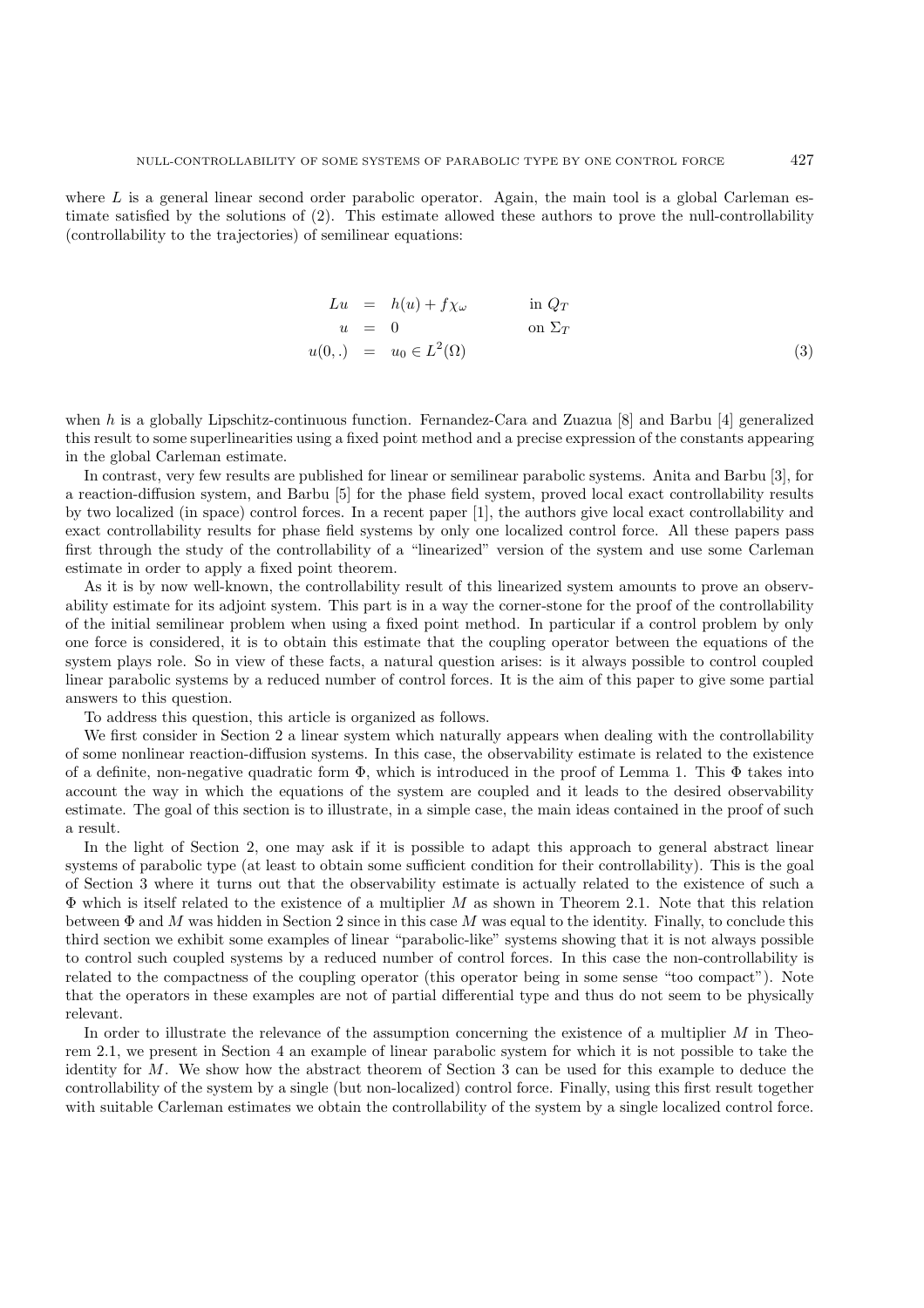#### 428 F. AMMAR KHODJA *ET AL.*

#### 1. An example: Reaction-diffusion systems

We consider a general reaction-diffusion system which arises in mathematical biology:

$$
\begin{cases}\n\psi_t = \Delta \psi + h(\psi, w) + w \text{ on } \Omega \times \mathbb{R}^+ \\
w_t = \Delta w + g(\psi, w) + f \text{ on } \Omega \times \mathbb{R}^+ \\
\psi|_{\delta\Omega} = w|_{\delta\Omega} = 0 \text{ in } \mathbb{R}^+ \\
\psi(x, 0) = \psi_0, w(x, 0) = w_0\n\end{cases}
$$
\n(4)

where  $\Omega$  is a bounded domain of  $\mathbb{R}^n$  with smooth boundary,  $h, g$  smooth functions and f a source term. Let  $T > 0$ ,  $f^*$  in  $L^2(Q_T)$  (with  $Q_T = \Omega \times ]0, T[$ ), and  $(\psi_0^*, w_0^*) \in L^2(\Omega)^2$ . Suppose that there exists a  $(\psi^*, w^*)$ satisfying (4) in  $(C([0,T] \times L^2(\Omega)))^2$  with  $(\psi(0), w(0)) = (\psi_0^*, w_0^*)$  and consider the controllability question of finding a function  $f \in L^2(Q_T)$  such that the corresponding solution pair  $(\psi, w)$  of (4) satisfies  $\psi(T) = \psi^*(T)$ and  $w(T) = w^*(T)$ . Note that this is still an open question with a single control force (even for a non-localized control) which will be address in a future work [2]. To our knowledge, the only result in this direction is the one of Anita and Barbu [3] for a localized control acting on both equations. The sketch of the proof of such a result, is to set first

$$
\begin{array}{rcl}\n\psi & = & \overline{\psi} - \psi^* \\
w & = & \overline{w} - w^*\n\end{array}
$$

where  $(\overline{\psi}, \overline{w})$  satisfies (4), to get:

$$
\begin{cases}\n\psi_t = \Delta \psi + (h(\overline{\psi}, \overline{w}) - h(\psi^*, w^*)) + w \text{ on } \Omega \times \mathbb{R}^+ \\
w_t = \Delta w + (g(\overline{\psi}, \overline{w}) - g(\psi^*, w^*)) + f - f^* \text{ on } \Omega \times \mathbb{R}^+ \\
\psi|_{\delta\Omega} = w|_{\delta\Omega} = 0 \text{ in } \mathbb{R}^+ \\
\psi(x, 0) = \psi_0 - \psi_0^*, w(x, 0) = w_0 - w_0^*.\n\end{cases}
$$

The main task is now to prove the controllability of a linearization of this system with suitable estimates on the control (with the help of Carleman estimates if the control is localized) to be able to use a fixed point argument. As mentioned in the introduction, the question under interest here is the study of the controllability of this linearized system. This system takes here the following form:

$$
\begin{cases}\n\psi_t = \Delta \psi + a\psi + bw \quad \text{on} \quad \Omega \times \mathbb{R}^+ \\
w_t = \Delta w + d\psi + cw + f \quad \text{on} \quad \Omega \times \mathbb{R}^+ \\
\psi|_{\delta\Omega} = w|_{\delta\Omega} = 0 \quad \text{in} \quad \mathbb{R}^+ \\
\psi(x, 0) = \psi_0, \ w(x, 0) = w_0.\n\end{cases}
$$
\n(5)

We assume a,  $b, c, d \in L^{\infty}(Q_T)$  and  $f \in L^2(Q_T)$ .

The rest of this section is now devoted to the study of the controllability of (5). To begin with we recall for completeness why this controllability property is actually equivalent to the so called observability estimate. Then we prove in Lemma 1.2 this estimate.

Existence and uniqueness for (5) follow from classical results on parabolic systems (see [9]). System (5) can be written in the following abstract form:

$$
Y_t = A(t)Y + Bf
$$

with

$$
A(t) = \begin{pmatrix} \Delta + aI & bI \\ dI & \Delta + cI \end{pmatrix},
$$

$$
Y = \begin{pmatrix} \psi \\ w \end{pmatrix}, B = \begin{pmatrix} 0 \\ I \end{pmatrix}.
$$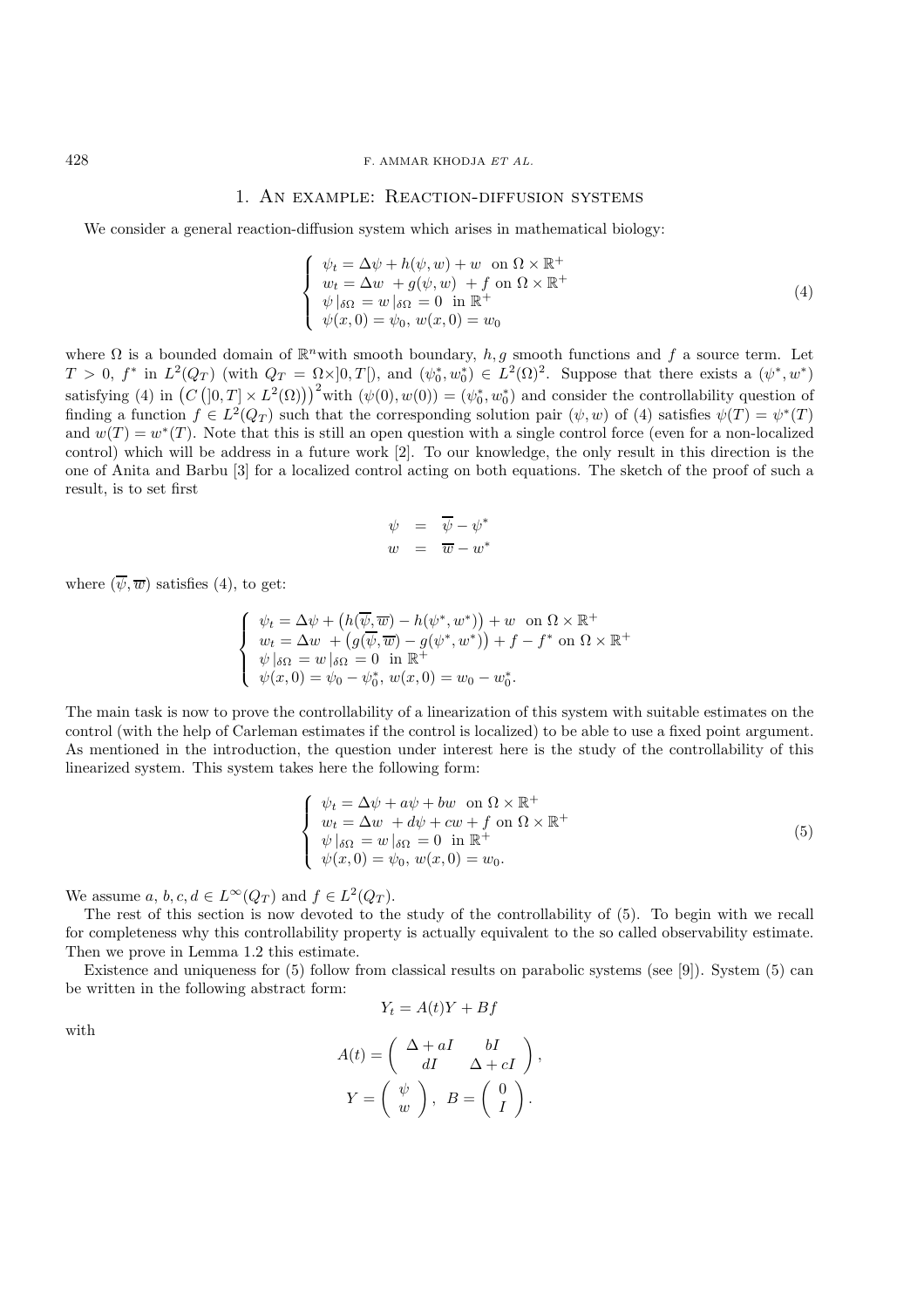One gets that for all initial data  $(\psi_0, w_0) \in H = L^2(\Omega) \times L^2(\Omega)$  and all f in  $L^2(Q_T)$ , there exists a unique solution  $(\psi, w) \in C([0, T]; H)$ .

Our aim is to prove that for all initial data  $Y_0 = \begin{pmatrix} \psi_0 \\ \psi_0 \end{pmatrix}$  $w_0$  $\Big\} \in H$ , one can find  $f \in L^2(Q_T)$  such that the corresponding solution of (5) satisfies

$$
Y(T) = 0.\t\t(6)
$$

As in [13], for any  $t > 0$ , we define the operators  $S_t$  which associates with an initial data  $Y_0 \in H$  the solution of the homogeneous system ((5) (f = 0) at time t and  $L_t$  which associates with  $f \in L^2(Q_T)$  the solution at time  $t$  of  $(5)$  corresponding to null initial data. Then, the controllability property is equivalent to the existence, for all initial data in H, of  $f \in L^2(\Omega)$  such that

$$
S_T Y_0 + L_T f = 0,\t\t(7)
$$

which is equivalent to

$$
R(S_T) \subset R(L_T). \tag{8}
$$

This last inclusion holds if and only if (see for instance [13], Th. 2.2, p. 208) there exists  $C_T > 0$  such that

$$
||S_T^*(Y_0)||_H \le C_T ||L_T^*Y_0||_{L^2(0,T;H)} \qquad \forall Y_0 \in H,
$$

where, for any bounded operator  $M$ ,  $M^*$  denotes the adjoint operator. Since  $(L_T^*h)(t) = B^*S_{T-t}^*h$  for any  $h \in H$  and if  $A^*(t)$  denotes the adjoint operator in H of  $A(t)$ , this last inequality can be written as

$$
|\phi(T)|^2 + |u(T)|^2 \le C_T \int_0^T \int_{\Omega} |u(t,x)|^2 \, \mathrm{d}x \mathrm{d}t,\tag{9}
$$

where |.| stands for the  $L^2$ -norm and  $(\phi, u)$  is the solution of the adjoint problem:

$$
\begin{cases}\n\phi_t = \Delta \phi + a\phi + du \text{ on } \Omega \times \mathbb{R}^+ \\
u_t = \Delta u + cu + b\phi \text{ on } \Omega \times \mathbb{R}^+ \\
\phi|_{\delta\Omega} = u|_{\delta\Omega} = 0 \text{ in } \mathbb{R}^+ \\
\phi(x, 0) = \phi_0, u(x, 0) = u_0.\n\end{cases}
$$
\n(10)

**Remark 1.1.** We insist again here on the fact that the purpose of this article is to study the way to prove the observability estimate in the case of a reduced number of control forces. In particular we are not interested at this level by the localization in space of the control. However let us mention that if  $f = g\chi_\omega$  in (5) then the corresponding observability estimate (namely with  $\omega$  instead of  $\Omega$  in the right-hand-side of (9)) can be deduced by using some suitable Carleman estimate (see [2]).

Let us show the observability inequality (9) for solutions of (10).

**Lemma 1.2.** For  $T > 0$ , assume that  $b \ge \delta > 0$  a.e in  $Q_T$ . Then there exists a positive constant  $C_T$  such that *for all initial data*  $(\phi_0, u_0) \in L^2(\Omega) \times L^2(\Omega)$  *the corresponding solution of (10) satisfies (9).* 

*Proof.* (9) is an observability estimate. It shows the possibility of recovering the total  $L^2$ -norm at time T by observing only the  $L^2$ -norm of u from  $t = 0$  to  $t = T$ . The proof of this Lemma is based on the introduction of a suitable functional itself based on suitable multipliers. Let us introduce, for any solution  $(\phi, u)$  of (10), the functional:

$$
\Phi(\phi, u\ ) = t^4 |\phi|^2 + \lambda t^2 |u|^2 - \mu t^3 (\phi, u)\,,
$$

where  $\lambda, \mu$  are positive constants witch will be chosen later.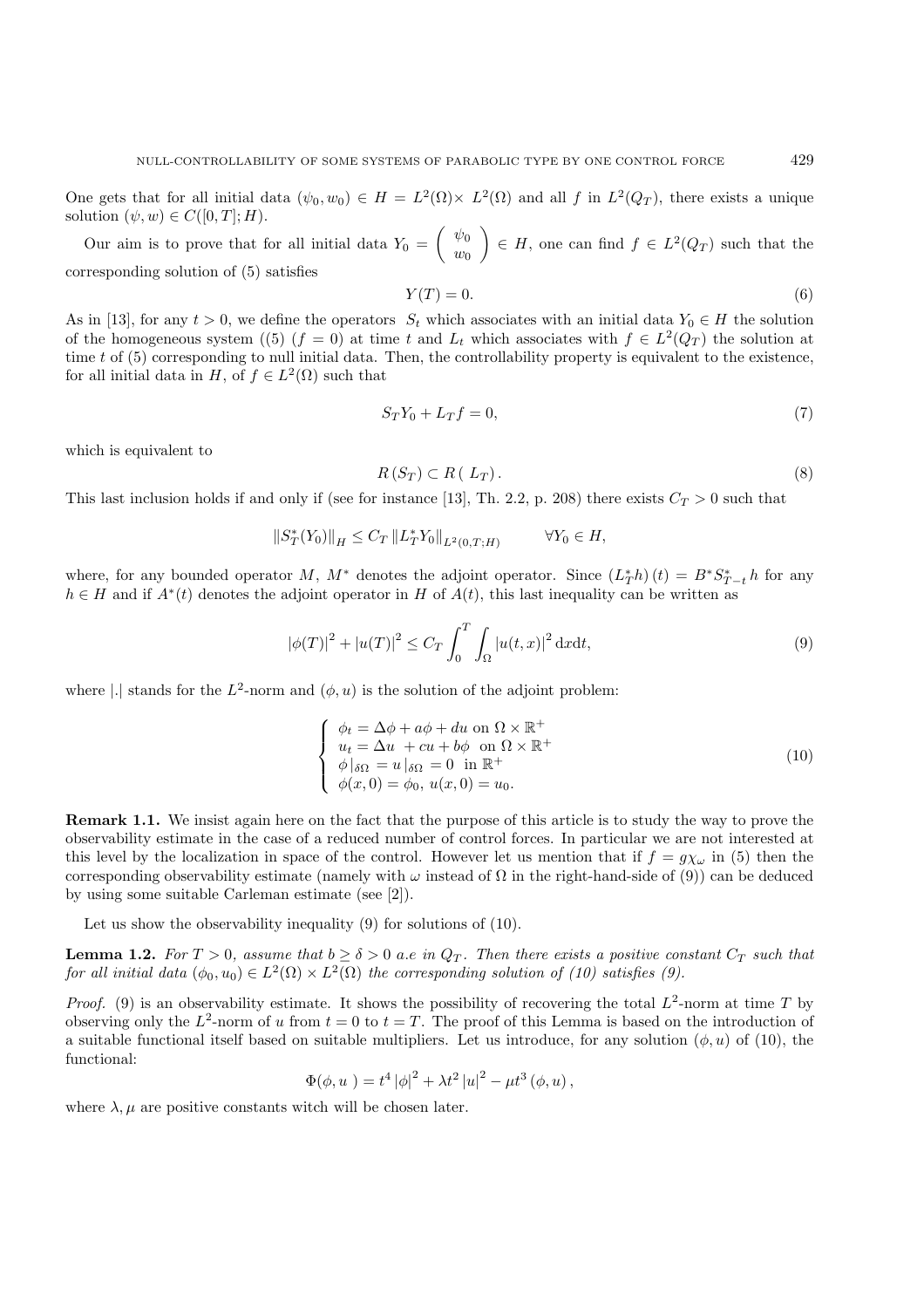One has

$$
\frac{d}{dt} \left( t^4 |\phi|^2 \right) = 4t^3 |\phi|^2 + 2t^4 (\phi, \phi_t)
$$
\n
$$
\leq 4t^3 |\phi|^2 - 2t^4 |\nabla \phi|^2 + 2t^4 |\|a\|_{L^\infty(Q_T)} |\phi|^2
$$
\n
$$
+ 2t^4 |\|d\|_{L^\infty(Q_T)} |(\phi, u)|
$$

$$
\frac{\mathrm{d}}{\mathrm{d}t} \left( t^2 |u|^2 \right) = 2t |u|^2 + 2t^2 (u, u_t)
$$
\n
$$
\leq 2t |u|^2 - 2t^2 |\nabla u|^2 + 2t^2 ||c||_{L^{\infty}(Q_T)} |u|^2
$$
\n
$$
+ 2t^2 ||b||_{L^{\infty}(Q_T)} |(\phi, u)|,
$$

and

$$
-\frac{d}{dt}t^3(\phi, u) \leq 3t^2 |(\phi, u)|
$$
  
+ $t^3 \left\{ 2 |(\nabla \phi, \nabla u)| + (\|a\|_{L^\infty(Q_T)} + \|c\|_{L^\infty(Q_T)}) |(\phi, u)| \right\}$   
- $t^3 (\phi, \phi) + t^3 \|d\|_{L^\infty(Q_T)} |u|^2.$ 

Thus, differentiating  $\Phi$  with respect to time, we obtain:

$$
\frac{\mathrm{d}}{\mathrm{d}t}\Phi(u,v) \le I_1 + I_2 + I_3
$$

where we have introduced the following notations

$$
I_1 = 4t^3 |\phi|^2 - 2t^4 |\nabla \phi|^2 + 2t^4 ||a||_{L^{\infty}(Q_T)} |\phi|^2 - \mu t^3 (b\phi, \phi) ,
$$
  
\n
$$
I_2 = \left( 2 ||d||_{L^{\infty}(Q_T)} t^4 + \mu ||(a, c)||_{L^{\infty}(Q_T)} t^3 + \left( 2\lambda ||b||_{L^{\infty}(Q_T)} + 3\mu \right) t^2 \right) |(\phi, u)|
$$
  
\n
$$
+ 2\mu |(\nabla \phi, \nabla u)| t^3,
$$

where  $||(a, c)||_{L^{\infty}(Q_T)} = ||a||_{L^{\infty}(Q_T)} + ||c||_{L^{\infty}(Q_T)}$ .

$$
I_3 = 2\lambda t |u|^2 - 2\lambda t^2 |\nabla u|^2 + 2\lambda t^2 ||c||_{L^{\infty}(Q_T)} ||u|^2 + \mu t^3 ||d||_{L^{\infty}(Q_T)} ||u|^2.
$$

Now we estimate each of the three quantities  $I_1$ ,  $I_2$  and  $I_3$ .

 $\bullet$  Estimate of  $I_1.$ 

Recall that we have assumed that  $b \geq \delta > 0$  *a.e.* in  $Q_T$ . Therefore, choosing

$$
\mu = \frac{8 + 4T \left\| a \right\|_{L^{\infty}(Q_T)}}{\delta} \tag{11}
$$

leads to

$$
I_1 \leq -2(2+T\|a\|_{L^{\infty}(Q_T)})t^3\left|\phi\right|^2 - 2t^4\|\nabla\phi\|^2.
$$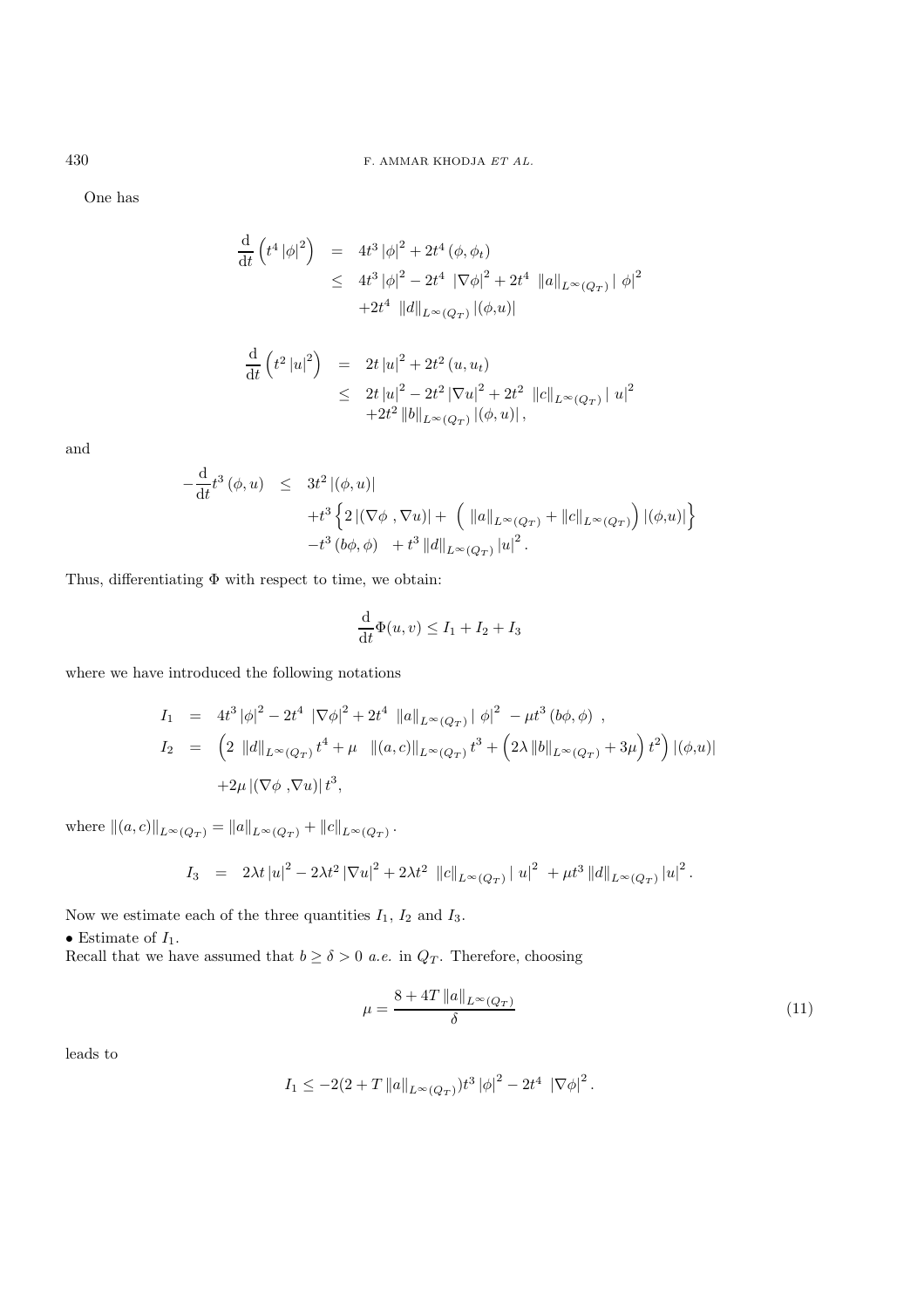#### • Estimate of  $I_2$ .

Using Cauchy-Schwarz's and Young's inequalities, we have:

$$
I_2 \le (2+T \|a\|_{L^{\infty}(Q_T)}) t^3 |\phi|^2 + 2t^4 |\nabla \phi|^2 + \frac{\mu^2}{4} t^2 |\nabla u|^2
$$
  
+ 
$$
\left[2 \|d\|_{L^{\infty}(Q_T)} t^2 + \mu \| (a, c) \|_{L^{\infty}(Q_T)} t
$$
  
+ 
$$
2\lambda \|b\|_{L^{\infty}(Q_T)} + 3\mu \right]^2 \frac{t |u|^2}{\left(2+T \|a\|_{L^{\infty}(Q_T)}\right)^2}.
$$

• Estimate of  $I_3$ .

$$
I_3 \quad \leq \quad P_1(t) \left| u \right|^2 - 2 \lambda t^2 \left| \nabla u \right|^2
$$

where

$$
P_1(t) = \mu ||d||_{L^{\infty}(Q_T)} t^3 + 2\lambda ||c||_{L^{\infty}(Q_T)} t^2 + 2\lambda t.
$$

In view of these last estimates, choosing  $\lambda \geq \frac{\mu^2}{8}$ , one gets

$$
\frac{\mathrm{d}}{\mathrm{d}t}\Phi(u,v) \le P(t) \left|u\right|^2
$$

with

$$
P(t) = P_1(t) + \frac{t}{(2+T||a||_{L^{\infty}(Q_T)})^2} \left[ 2||d||_{L^{\infty}(Q_T)} t^2 + \mu \left( ||a||_{L^{\infty}(Q_T)} + ||c||_{L^{\infty}(Q_T)} \right) t + 2\lambda ||b||_{L^{\infty}(Q_T)} + 3\mu^2 \right]^2.
$$

To end the proof, it remains to show that  $\Phi(u, v)$  is a quadratic definite form in  $L^2(\Omega)$  for  $t = T$ . This is a direct consequence of the definition of  $\Phi$ , with  $\lambda = \mu^2$ . Actually, one has:

$$
\Phi(u,v)(T) \ge \left(\frac{1}{2}T^2 + \frac{1}{2}\lambda - \frac{1}{2}\sqrt{(T^4 - \lambda T^2 + \lambda^2)}\right)T^2\left(|\phi(T)|^2 + |u(T)|^2\right).
$$

Therefore, all solutions of (10) satisfy (9) with

$$
C_T = \frac{\|P\|_{L^{\infty}(O,T)}}{\left(\frac{1}{2}T^2 + \frac{1}{2}\lambda - \frac{1}{2}\sqrt{(T^4 - \lambda T^2 + \lambda^2)}\right)T^2} \approx \frac{C}{T^3},
$$

since  $||P||_{L^{\infty}(O,T)} \underset{0}{\sim} c_1T$  and  $\frac{1}{2}\left(T^2 + \lambda - \sqrt{(T^4 - \lambda T^2 + \lambda^2)}\right)T^2 \underset{0}{\sim} c_2T$  where  $C, c_1, c_2$  are positive constants independent of  $T$ .

**Remark 1.3.** The question of the optimality of the minimal norm steering control as  $T \downarrow 0$  is by now wellknown. Let's briefly recall some background connected to this question. Consider an abstract and general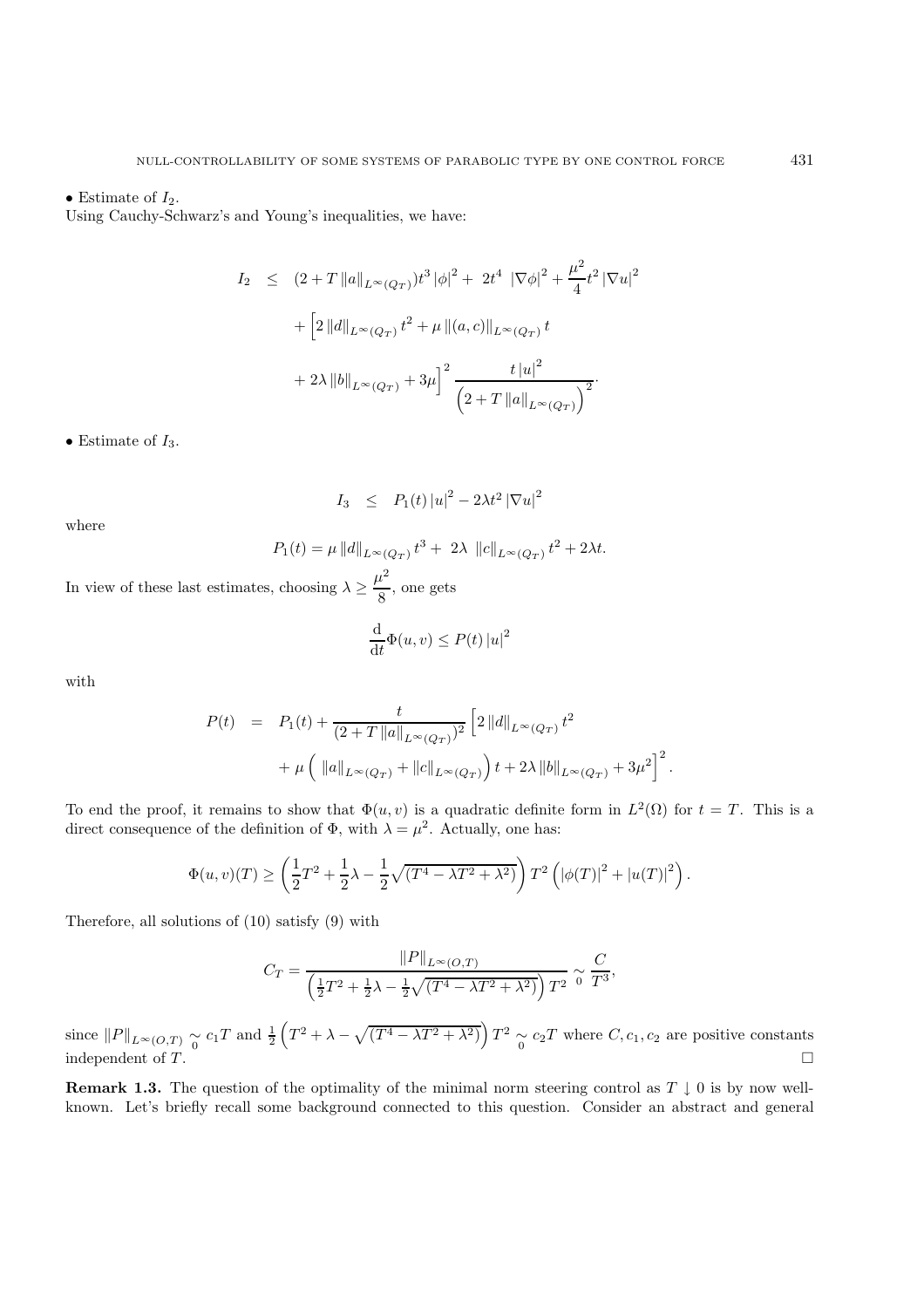control problem:

$$
Y_t = AY + Bu,
$$
  
\n
$$
Y(0) = Y_0 \in H.
$$

where  $(A, D(A))$  is an unbounded operator in a Hilbert space H and B, the *control operator*, is defined from the control Hilbert space  $X$  in  $H$ . If the null controllability property holds for this abstract system, then for arbitrary  $T > 0$  and  $Y_0 \in H$ , there exists  $u \in L^2((0,T);X)$  such that the corresponding solution satisfies  $Y(T) = 0$ . Then one can look for the control u which minimizes  $||u||_{L^2(0,T;X)}$ . Let us denote it by  $u_T$  and let the *minimal energy function*  $E_{\text{min}}(T)$  defined by

$$
E_{\min}(T) := \sup_{\|Y_0\|=1} \|u_T(Y_0)\|_{L^2(0,T;X)}.
$$

When dim  $H < \infty$ , it is well known that  $E_{\min}(T)$  is exactly the best constant  $\sqrt{C_T}$  of the observability inequality and it has been proved (see [11, 12]) that  $\sqrt{C_T} \sim T^{-k-\frac{1}{2}}$  where k is the smallest integer such that

$$
\begin{cases}\nA \in M_n(\mathbb{R}) \text{ et } B \in M_{n,m}(\mathbb{R}) \\
r g[B, AB, ..., A^k B] = n.\n\end{cases}
$$

If we consider the correspondence between our system and a finite dimensional one with:

$$
A = \begin{pmatrix} -\lambda + a & d \\ b & -\lambda + c \end{pmatrix}, B = \begin{pmatrix} 0 \\ 1 \end{pmatrix}, d \neq 0
$$

then a simple computation gives  $k = 1$  and then  $T^{-k-\frac{1}{2}} = T^{-\frac{3}{2}}$ . Therefore it is interesting to notice that our computations leads to the same behavior near  $T = 0$  since we have obtained  $\sqrt{C_T} \sim C T^{-\frac{3}{2}}$ .

## 2. **Null-controllability for general systems**

#### 2.1. **Sufficient conditions**

This section is devoted to the question of null-controllability for some general systems of parabolic type when using control forces acting on a single equation of the system.

More precisely, let U and V be two real Hilbert spaces with scalar-product  $( , )_{\mathcal{U}}$  and  $( , )_{\mathcal{V}}$  respectively, and let  $||_U$  and  $||_V$  denote the corresponding norms. Let A and C be linear self-adjoint operators with the domains  $\mathcal{D}(A) \subset \mathcal{U}$  and  $\mathcal{D}(C) \subset \mathcal{V}$ , respectively. We assume that these operators are positive definite. We also introduce two linear, possibly unbounded, densely defined operators  $B : \mathcal{D}(B) \subset \mathcal{V} \to \mathcal{U}$  and  $D : \mathcal{D}(D) \subset \mathcal{U} \to \mathcal{V}$ . Assume also that the sets

$$
\mathcal{D}(A) \cap \mathcal{D}(D) \cap \mathcal{D}(B^*), \quad \mathcal{D}(C) \cap \mathcal{D}(B) \cap \mathcal{D}(D^*)
$$

are dense in  $\mathcal U$  and  $\mathcal V$  so that the matrix operators

$$
\mathcal{A} = \begin{pmatrix} A^2 & -D^* \\ -B^* & C^2 \end{pmatrix}, \qquad \hat{\mathcal{A}} = \begin{pmatrix} A^2 & -B \\ -D & C^2 \end{pmatrix}
$$

be defined on a common dense set  $\mathcal{F} \subset \mathcal{U} \times \mathcal{V}$ . Finally, suppose that for any  $(u, v) \in \mathcal{U} \times \mathcal{V}$  the inequality

$$
(Bv, u)u + (Du, v)v \le |Au|_U^2 + |Cu|_V^2
$$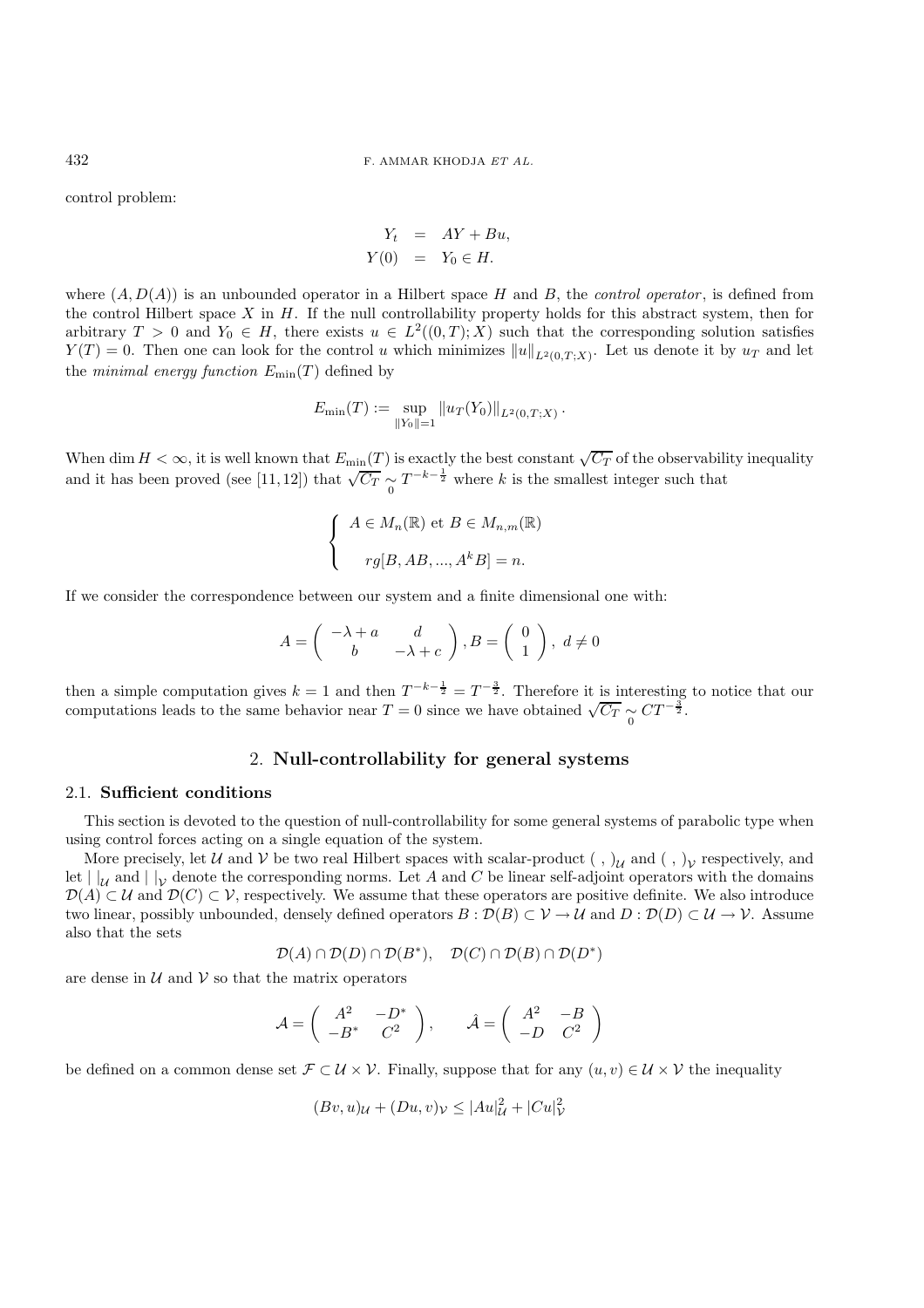holds. Thus  $A$  is a densely defined dissipative operator. It is therefore closable [10], p. 15, Theorem 4.5. Let us retain the notation A for its closure. The domain of the adjoint operator  $A^*$  contains the dense set  $\mathcal F$ and thus  $A^*$  is also dissipative. Therefore both A and  $A^*$  generate  $C_0$  semigroups of contractions [10], p. 15, Corollary 4.4.

This allows us to consider the following initial value problem

$$
\begin{cases}\n\psi_t = -A^2 \psi + D^* w & \mathcal{U} \\
w_t = B^* \psi - C^2 w + f & \mathcal{V} \\
\psi(0) = \psi_0, \ w(0) = w_0,\n\end{cases}
$$
\n(12)

where  $f \in L^2(\mathbb{R}^+, \mathcal{V})$  is the control force.

The aim of this section is to find conditions under which system (12) is  $L^2$ -null-controllable at any time  $T > 0$ , *i.e.*, for any time  $T > 0$  and any initial data  $Y_0 = (\psi_0, \psi_0) \in \mathcal{U} \times \mathcal{V}$  there exists a control force  $f \in L^2(\mathbb{R}^+, \mathcal{V})$  for which the corresponding solution  $(\psi, w)$  of (12) vanishes at time T. It is by now classical (see for instance [13], Th. 2.6, p. 213) that, if we denote by  $R: V \to U \times V$  the operator defined by  $Rf = \begin{pmatrix} 0 & 0 \\ 0 & 0 \end{pmatrix}$ f , this property is equivalent to the existence of a constant  $c_T > 0$  such that for all  $(\psi_0, w_0) \in \mathcal{U} \times \mathcal{V}$ 

$$
\left\| e^{\mathcal{A}^*T} Y_0 \right\|^2 \le c_T \int_0^T \left\| R^* e^{\mathcal{A}^*t} Y_0 \right\|^2 dt,
$$

which reads

$$
|u(T)|_{\mathcal{U}}^2 + |v(T)|_{\mathcal{V}}^2 \le c_T \int_0^T |v(t)|_{\mathcal{V}}^2 dt,
$$
\n(13)

for the solution  $(u, v)$  of the adjoint system,

$$
\begin{cases}\n u_t = -A^2 u + Bv \\
 v_t = Du - C^2 v \\
 u(0) = u_0, \qquad v(0) = v_0.\n\end{cases}
$$
\n(14)

Throughout this section we agree to denote by c a constant depending only on the operators  $A, B, C$ , and  $D$ . The main result of this section reads as follows:

**Theorem 2.1.** *Let*  $(u_0, v_0) \in D(\mathcal{A})$ *. Assume that there exists a linear (maybe unbounded but not necessarily closed) operator*  $M : \mathcal{D}(M) \subset \mathcal{V} \to \mathcal{U}$  *such that for some*  $p \in \mathbb{R}$  *the following inequalities are defined and hold for any*  $(u, v) \in D(A)$ *:* 

$$
-(Bv, Mv)\mathcal{U} \le c |Cv|\mathcal{V}2
$$
 (15)

$$
|M^*u|_{\mathcal{V}}^2 \le c \left|A^{-p}u\right|_{\mathcal{U}}^2 \tag{16}
$$

$$
\left| A^{-1-p} B v \right|_{\mathcal{U}}^2 \leq c \left| C v \right|_{\mathcal{V}}^2 \tag{17}
$$

$$
(MDu, u)_{\mathcal{U}} \ge c \left| A^{-p} u \right|_{\mathcal{U}}^2 \tag{18}
$$

$$
\left|A^{1+p}Mv\right|_{\mathcal{U}}^2 \le c\left|Cv\right|_{\mathcal{V}}^2 \tag{19}
$$

$$
\left| A^{-1+p} M C^2 v \right|_{\mathcal{U}}^2 \leq c \left| C v \right|_{\mathcal{V}}^2. \tag{20}
$$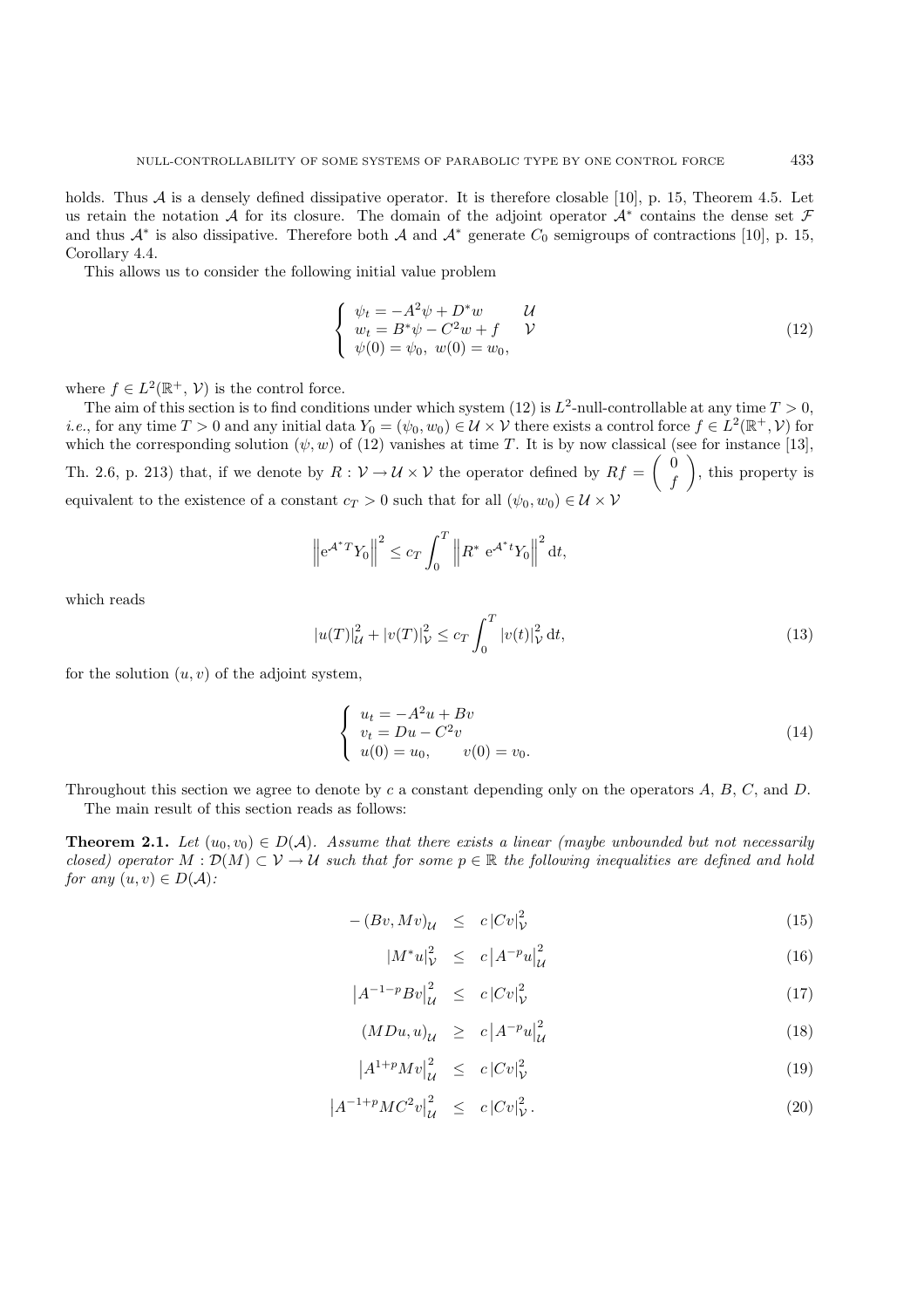*Assume also that there exists a positive constant*  $\gamma$  *such that for all*  $\varepsilon > 0$ *,* 

$$
\left| A^{-1+p} D^* v \right|_{\mathcal{U}}^2 \leq \varepsilon \left| C v \right|_{\mathcal{V}}^2 + \frac{c}{\varepsilon^{\gamma}} \left| v \right|_{\mathcal{V}}^2 \tag{21}
$$

$$
\left| A^{-1+p} M v \right|_{\mathcal{U}}^2 \leq \varepsilon \left| C v \right|_{\mathcal{V}}^2 + \frac{c}{\varepsilon^{\gamma}} \left| v \right|_{\mathcal{V}}^2 \tag{22}
$$

*for any*  $(u, v) \in \mathcal{F}$ . Then for any  $T > 0$  the solution of problem (14) satisfies the estimate

$$
\left|A^{-p}u(T)\right|_{\mathcal{U}}^{2} + |v(T)|_{\mathcal{V}}^{2} \le cT^{-2\gamma - 4} \int_{0}^{T} |v(t)|_{\mathcal{V}}^{2} dt.
$$

*If, in addition, there exists a constant*  $q > 0$  *such that the estimate* 

$$
|u(T)|_{\mathcal{U}}^2 + |v(T)|_{\mathcal{V}}^2 \le c(1 + T^{-q})(|A^{-p}u_0|_{\mathcal{U}}^2 + |v_0|_{\mathcal{V}}^2)
$$
\n(23)

*holds for any*  $T > 0$ *, then system (12) is*  $L^2$  *null-controllable at any time.* 

**Remark 2.2.** The assumptions of Theorem 2.1 may seem strange. Indeed, they naturally appear when we apply to the abstract system the same ideas which allowed us to treat the example in the previous section. Let us briefly explain these ideas. If we had to control system (12) by two functions (one for each equation of the system), we should have to prove the estimate:

$$
|u(T)|_{\mathcal{U}}^{2} + |v(T)|_{\mathcal{V}}^{2} \leq c_{T} \left( \int_{0}^{T} |u(t)|_{\mathcal{V}}^{2} dt + \int_{0}^{T} |v(t)|_{\mathcal{V}}^{2} dt \right), \tag{24}
$$

for the solution  $(u, v)$  of the adjoint system (14). If this estimate is obtained, the difficulty now is to get rid of  $\int_0^T |u(t)|^2$ , dt. Roughly speaking, it is the role of the second equation to allow this: thus we have to find a suitable multiplier (the operator M of the theorem) leading to an estimate of  $\int_0^T |u(t)|_{\mathcal{V}}^2 dt$ . If we multiply the second equation of the adjoint system (14) by  $M^*u$ , we are naturally led to the assumption (18) an assumptions are here to manage the "bad" terms appearing after this. For instance, if D was invertible (with a bounded inverse) and of the same "order" as B, the natural choice is  $M = D^{-1}$  and  $p = 0$  (it corresponds to the situation in the example treated in the previous section). Based on these ideas, the functional we introduce allows both to prove (24) and to get rid of  $\int_0^T |u(t)|^2_{\mathcal{V}} dt$  but, in doing this, the condition (23) (it is a kind of parabolic property) becomes necessary to end the proof.

**Remark 2.3.** For another application of this process, the reader should refer to the third section (system (41)). *Proof.* For u and v satisfying (14), define the quadratic form  $\Phi$  by

$$
\Phi(u,v) = t^{l+2} \left| A^{-p} u \right|_{\mathcal{U}}^2 + \lambda t^l \left| v \right|_{\mathcal{V}}^2 - \mu t^{l+1} \left( Mv, u \right)_{\mathcal{U}}, \tag{25}
$$

where the positive parameters l,  $\lambda$ , and  $\mu$  will be chosen later. The first step of the proof is to show that there exists a positive constant c such that

$$
\frac{\mathrm{d}}{\mathrm{d}t}\Phi(u,v)\leq c\left|v\right|_{\mathcal{V}}^2.
$$

Using (14) we deduce that:

$$
\frac{\mathrm{d}}{\mathrm{d}t} \left( t^{l+2} \left| A^{-p} u \right|_{\mathcal{U}}^2 \right) = (l+2)t^{l+1} \left| A^{-p} u \right|_{\mathcal{U}}^2 + 2t^{l+2} \left( A^{-2p} u, u_t \right)_{\mathcal{U}} \n= (l+2)t^{l+1} \left| A^{-p} u \right|_{\mathcal{U}}^2 - 2t^{l+2} \left| A^{1-p} u \right|_{\mathcal{U}}^2 \n+ 2t^{l+2} \left( Bv, A^{-2p} u \right)_{\mathcal{U}} ,
$$
\n(26)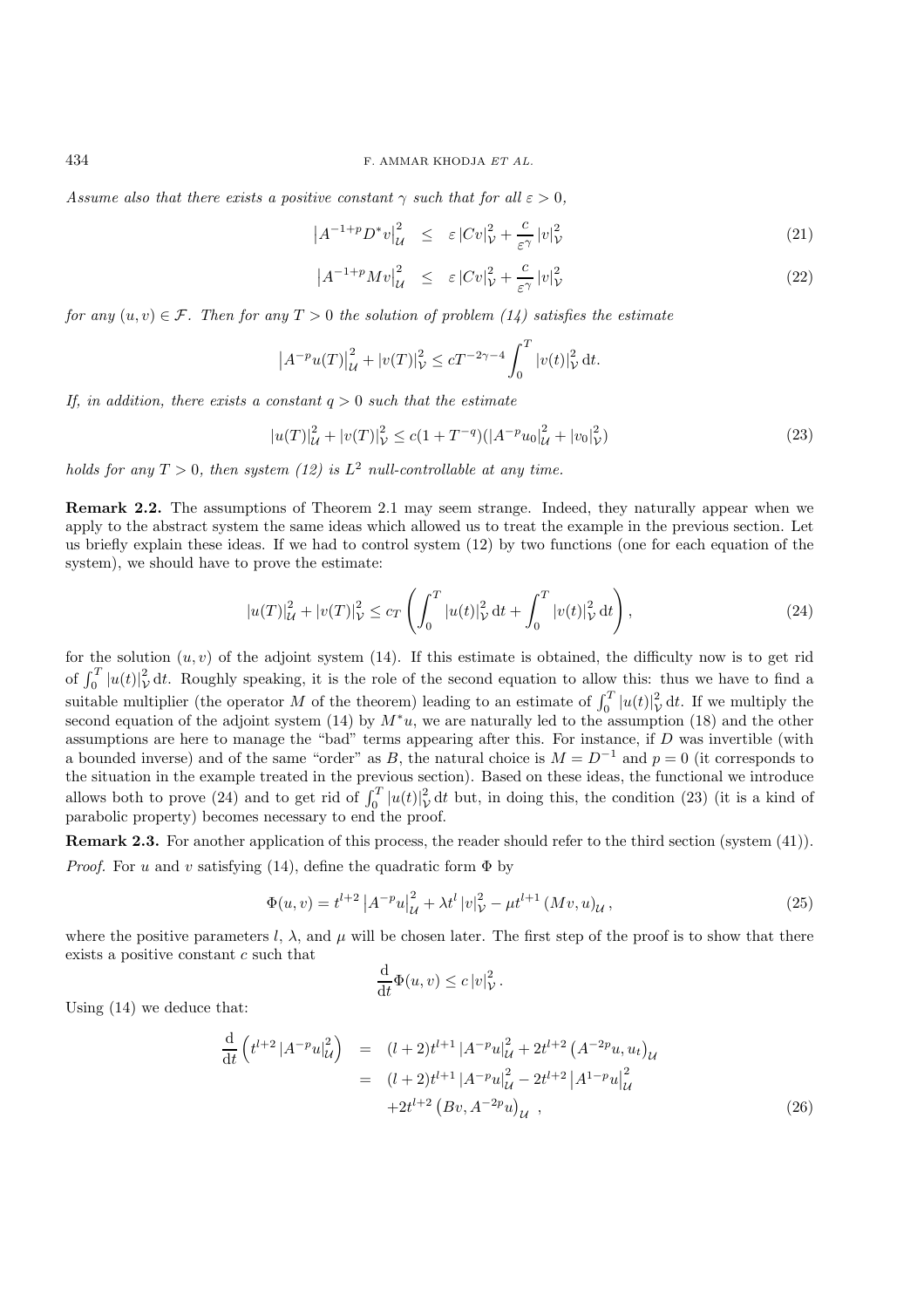and

$$
\frac{\mathrm{d}}{\mathrm{d}t} \left( t^{l} |v|_{\mathcal{V}}^{2} \right) = l t^{l-1} |v|_{\mathcal{V}}^{2} + 2t^{l} (v, v_{t})_{\mathcal{V}} \n= l t^{l-1} |v|_{\mathcal{V}}^{2} - 2t^{l} |Cv|_{\mathcal{V}}^{2} + 2t^{l} (Du, v)_{\mathcal{V}} ,
$$
\n(27)

as well as

$$
\frac{d}{dt} (t^{l+1} (Mv, u)_U) = (l+1)t^l (Mv, u)_U + t^{l+1} (Mv, u)_U + t^{l+1} (Mv, u_t)_U
$$
\n
$$
= (l+1)t^l (Mv, u)_U + t^{l+1} (MDu, u)_U
$$
\n
$$
-t^{l+1} (u, (A^2M + MC^2)v)_U + t^{l+1} (Bv, Mv)_U.
$$
\n(28)

Thus, differentiating  $\Phi$  with respect to time, in view of  $(26)-(28)$  we obtain

$$
\frac{d}{dt}\Phi(u,v) = I_1 + I_2 + I_3,
$$
\n(29)

where we have introduced the following notations

$$
I_1 = (l+2)t^{l+1} |A^{-p}u|_{\mathcal{U}}^2 - 2t^{l+2} |A^{1-p}u|_{\mathcal{U}}^2 - \mu t^{l+1} (MDu, u)_{\mathcal{U}},
$$
  
\n
$$
= 2t^{l+2} (Bv, A^{-2p}u)_{\mathcal{U}} + 2\lambda t^l (Du, v)_{\mathcal{V}}
$$
  
\n
$$
-\mu (l+1)t^l (Mv, u)_{\mathcal{U}} + \mu t^{l+1} (u, (A^2M + MC^2)v)_{\mathcal{U}},
$$
  
\n
$$
I_3 = \lambda l t^{l-1} |v|_{\mathcal{V}}^2 - 2\lambda t^l |Cv|_{\mathcal{V}}^2 - \mu t^{l+1} (Bv, Mv)_{\mathcal{U}}.
$$

Now we estimate each of the three quantities  $I_1$ ,  $I_2$  and  $I_3$ .

• Estimate of  $I_1$ .

In view of  $(18)$ , one can choose  $\mu$  large enough so that

$$
I_1 \leq t^{l+1} (l+2 - c\mu) |A^{-p}u|_{\mathcal{U}}^2 - 2t^{l+2} |A^{1-p}u|_{\mathcal{U}}^2
$$
  
 
$$
\leq -2t^{l+2} |A^{1-p}u|_{\mathcal{U}}^2.
$$
 (30)

## $\bullet$  Estimate of  $I_2.$

Using Cauchy-Schwarz's and then Young's inequality, we have

$$
I_2 = 2t^{l+2} (A^{-1-p}Bv, A^{1-p}u)_{\mathcal{U}}
$$
  
+2 $\lambda t^{l} (A^{1-p}u, A^{-1+p}D^*v)_{\mathcal{U}}$   
- $\mu(l+1)t^{l} (A^{-1+p}Mv, A^{1-p}u)_{\mathcal{U}}$   
+ $\mu t^{l+1} (A^{1-p}u, (A^{1+p}M + A^{-1+p}MC^2)v)_{\mathcal{U}}$   

$$
\leq \frac{1}{2}t^{l+2} |A^{1-p}u|_{\mathcal{U}}^2 + 2t^{l+2} |A^{-1-p}Bv|_{\mathcal{U}}^2
$$
  
+ $\frac{1}{2}t^{l+2} |A^{1-p}u|_{\mathcal{U}}^2 + 2\lambda^2 t^{l-2} |A^{-1+p}D^*v|_{\mathcal{U}}^2$   
+ $\frac{1}{2}t^{l+2} |A^{1-p}u|_{\mathcal{U}}^2 + \frac{1}{2}\mu^2(l+1)^2 t^{l-2} |A^{-1+p}Mv|_{\mathcal{U}}^2$   
+ $\frac{1}{2}t^{l+2} |A^{1-p}u|_{\mathcal{U}}^2 + \mu^2 t^{l} |A^{1+p}Mv|_{\mathcal{U}}^2 + \mu^2 t^{l} |A^{-1+p}MC^2v|_{\mathcal{U}}^2,$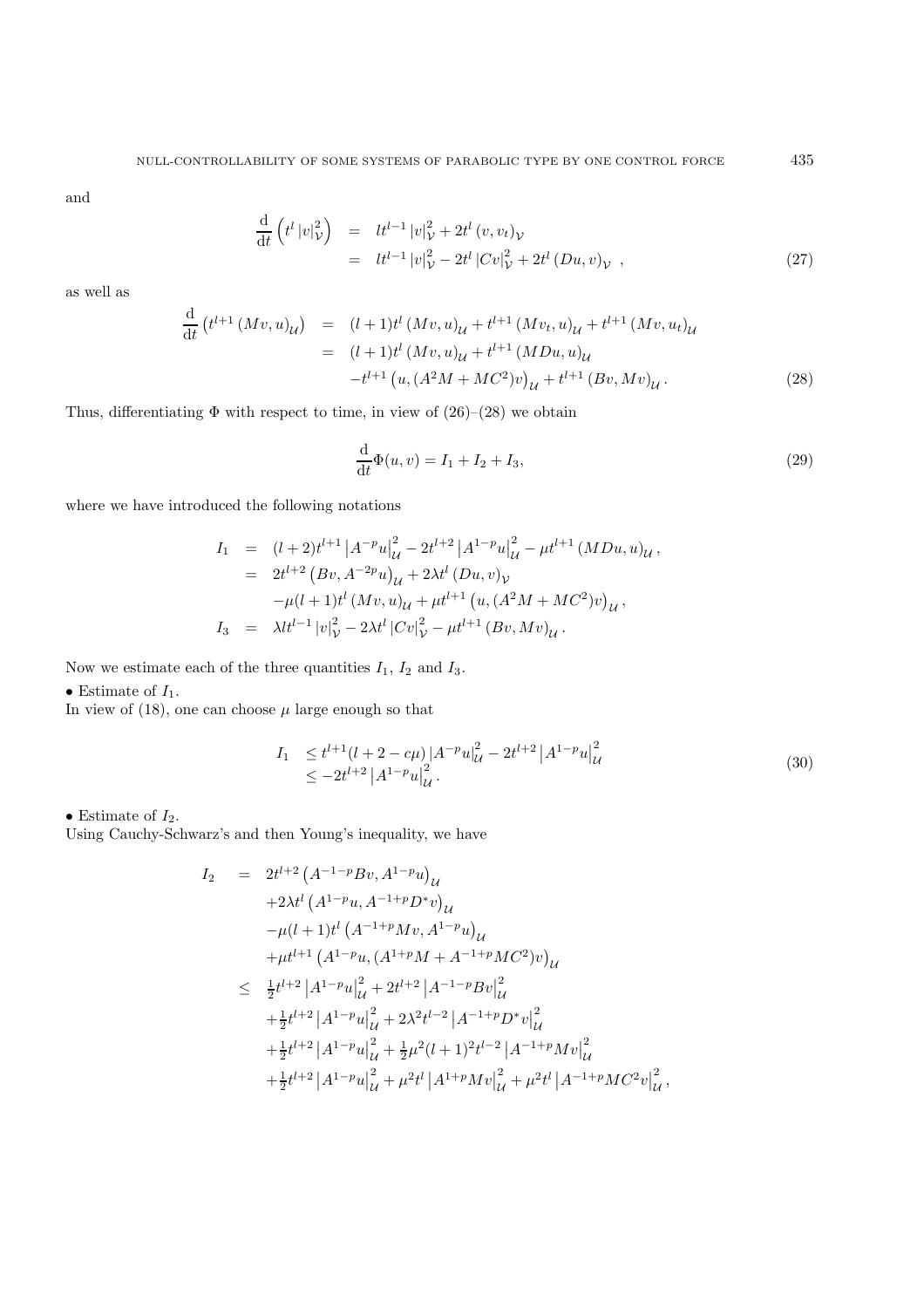and therefore

$$
I_2 \leq 2t^{l+2} \left( \left| A^{1-p} u \right|_{\mathcal{U}}^2 + \left| A^{-1-p} B v \right|_{\mathcal{U}}^2 \right) + \mu^2 t^l \left( \left| A^{1+p} M v \right|_{\mathcal{U}}^2 + \left| A^{-1+p} M C^2 v \right|_{\mathcal{U}}^2 \right) + 2t^{l-2} \left( \lambda^2 \left| A^{-1+p} D^* v \right|_{\mathcal{U}}^2 + \frac{1}{4} \mu^2 (l+1)^2 \left| A^{-1+p} M v \right|_{\mathcal{U}}^2 \right).
$$

Using  $(17)$  and  $(19)–(22)$ , we have

$$
I_2 \leq 2t^{l+2} |A^{1-p}u|_{{\mathcal U}}^2 +2c(t^{l+2} + \mu^2 t^l) |Cv|_{{\mathcal V}}^2 +2t^{l-2}(\lambda^2 + \frac{1}{4}\mu^2(l+1)^2) \left( \varepsilon |Cv|_{{\mathcal V}}^2 + c\varepsilon^{-\gamma} |v|_{{\mathcal V}}^2 \right),
$$

or, setting

$$
\varepsilon = t^2(\lambda^2 + \frac{1}{4}\mu^2(l+1)^2)^{-1} \text{ and } l = 2 + 2\gamma \ge 0,
$$
\n(31)

$$
I_2 \leq 2t^{2\gamma+4} |A^{1-p}u|_{\mathcal{U}}^2 + (2ct^{2\gamma+4} + 2c\mu^2 t^{2\gamma+2} + 2t^{2\gamma+2}) |Cv|_{\mathcal{V}}^2
$$
\n
$$
(32)
$$

V

$$
+4\left(\lambda^2+\tfrac{1}{4}\mu^2(2\gamma+3)^2\right)^{1+\gamma}|v|^2_{\mathcal{V}}.
$$

 $\bullet$  Estimate of  $I_3.$ 

To estimate  $I_3$  we use (15) to obtain

$$
I_3 \le \lambda (2 + 2\gamma)t^{2\gamma + 1} |v|_{\mathcal{V}}^2 + \left(-2\lambda t^{2\gamma + 2} + c\mu t^{2\gamma + 3}\right)|Cv|_{\mathcal{V}}^2 \tag{33}
$$

Now in view of (30), (32) and (33), which we substitute into (29) we have

$$
\frac{\mathrm{d}}{\mathrm{d}t}\Phi(u,v) \leq (-2\lambda t^{2\gamma+2} + c\mu t^{2\gamma+3} + 2ct^{2\gamma+4} + 2c\mu^{2}t^{2\gamma+2} + 2t^{2\gamma+2}) |Cv|_{\mathcal{V}}^{2} + (4(\lambda^{2} + \frac{1}{4}\mu^{2}(2\gamma+3)^{2})^{1+\gamma} + \lambda(2+2\gamma)t^{2\gamma+1}) |v|_{\mathcal{V}}^{2}.
$$
\n(34)

Going back to (25), recalling (16) and making  $\lambda$  larger if necessary, we remark that

$$
\Phi(u,v) \ge \frac{1}{2} \left( t^{2\gamma+4} \left| A^{-p} u \right|_{\mathcal{U}}^2 + t^{2\gamma+2} \left| v \right|_{\mathcal{V}}^2 \right).
$$

Thus integration of  $(34)$  over  $[0, T/2]$  yields:

$$
|A^{-p}u(T/2)|_{\mathcal{U}}^2 + |v(T/2)|_{\mathcal{V}}^2 \le c(T) \int_0^{T/2} |v(t)|_{\mathcal{V}}^2 dt,
$$
\n(35)

with for  $T$  small:  $\,$ 

$$
c(T) \sim T^{-2\gamma - 4}
$$

which already implies the null-controllability of system (12) in the case  $p \leq 0$ . Otherwise use first (23) on the interval  $[T/2, T]$  and then (35) to obtain

$$
|u(T)|_{\mathcal{U}}^{2} + |v(T)|_{\mathcal{V}}^{2} \leq (1 + cT^{-q}) \left( |A^{-p}u(T/2)|_{\mathcal{U}}^{2} + |v(T/2)|_{\mathcal{V}}^{2} \right)
$$
  

$$
\leq cT^{-q-2\gamma-4} \int_{0}^{T/2} |v(t)|_{\mathcal{V}}^{2} dt
$$
  

$$
\leq cT^{-q-2\gamma-4} \int_{0}^{T} |v(t)|_{\mathcal{V}}^{2} dt.
$$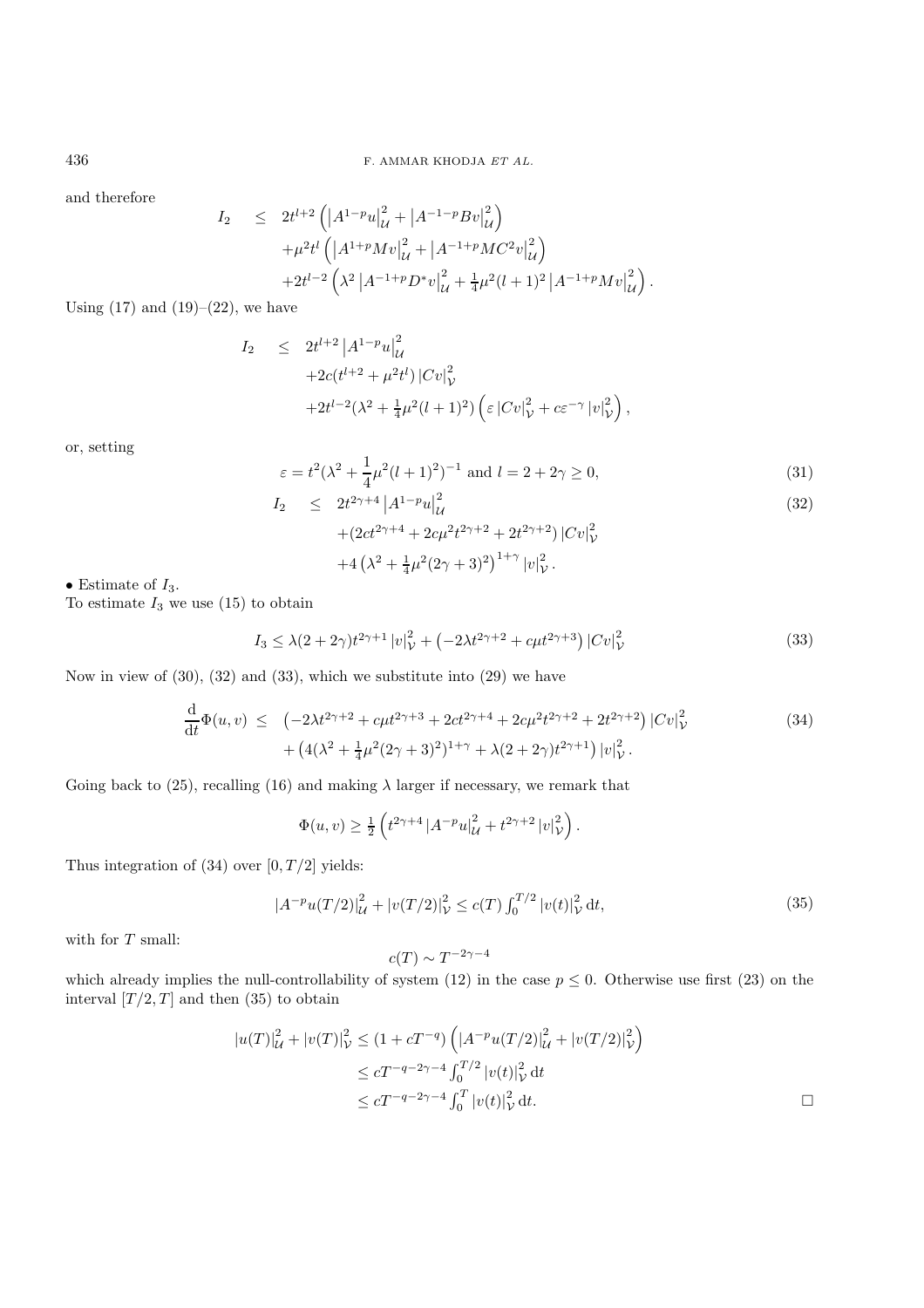## 2.2. **Some necessary conditions: a counterexample**

Here, we construct an example showing that for some coupling operator, the system cannot be null-controllable. Let  $A$  be an unbounded positive definite self-adjoint operator in a Hilbert space  $H$  with discrete spectrum  ${\lambda_k}_{k\in\mathbb{N}}$  (definitely, A could be viewed as  $-\Delta$  with Dirichlet homogeneous boundary conditions). If we denote by  $\{\phi_k\}_k$  the corresponding orthonormal basis of eigenfunctions, A may be written

$$
A = \sum_{k} \lambda_k \left\langle \cdot, \phi_k \right\rangle \phi_k.
$$

Therefore, if f is a real function defined on  $spec(A)$ , we set

$$
f(A) := \sum_{k} f(\lambda_k) \langle., \phi_k \rangle \phi_k.
$$

Assume  $f : spec(A) \rightarrow \mathbb{R}$  satisfies

$$
0 < |f(s)| < s, \quad \forall s, \quad \text{and} \quad f(s) = o(s) \quad \text{as} \quad s \to \infty,
$$

so that the operator  $f(A)$  is relatively compact with respect to A.

Consider the following control problem: given  $u_0, v_0 \in H$  and a positive number T, find a function  $h \in$  $L^2((0,T),H)$  such that the solution of the Cauchy problem

$$
\begin{cases}\n u_t = -Au + f(A)v \\
 v_t = -Av + f(A)u + h \\
 u(0) = u_0, \quad v(0) = v_0\n\end{cases}
$$
\n(36)

satisfies  $u(T) = 0$  and  $v(T) = 0$ .

The desired h exists if and only if there exists a positive constant  $C_T$  such that any solution  $(u, v)$  of the homogeneous problem

$$
\begin{cases}\n u_t = -Au + f(A)v \\
 v_t = -Av + f(A)u \\
 u(0) = u_0, \quad v(0) = v_0\n\end{cases}
$$

satisfies the estimate

$$
||u(T)||^2 + ||v(T)||^2 \le C_T \int_0^T ||v(t)||^2 dt,
$$
\n(37)

where we denote by  $\|.\|$  the norm in  $H$ .

The main result of this section is:

#### **Theorem 2.4.**

*1/- System (36) is null-controllable in time* T *if and only if the function*  $s^{-3}f^{2}(s)e^{2Ts}$  *stays bounded away from zero as*  $s \to \infty$ *.* 

2/- If  $f(s)$  decays polynomially, the system is null-controllable for any  $T > 0$ .

*3/-* For  $f(s) = e^{-s}$  we have the null-controllability result for any  $T > 1$ , but not for smaller values of T.

*4/- If the decay rate of* f(s) *is super-exponential, the system is never null-controllable.*

**Remark 2.5.** Note that if f satisfies one of the condition of this theorem, then  $f(A)$  is a compact operator (as a limit of finite rank operators).

From an heuristic point of view, this result gives some indications on the "order" of the coupling operators for the null-controllability property to hold. For instance, if the coupling operator is a partial differential operator of order 0 or 1, or if it is of order  $A^{-p}$  for some real  $p > 0$ , then (may be with some additional assumptions) the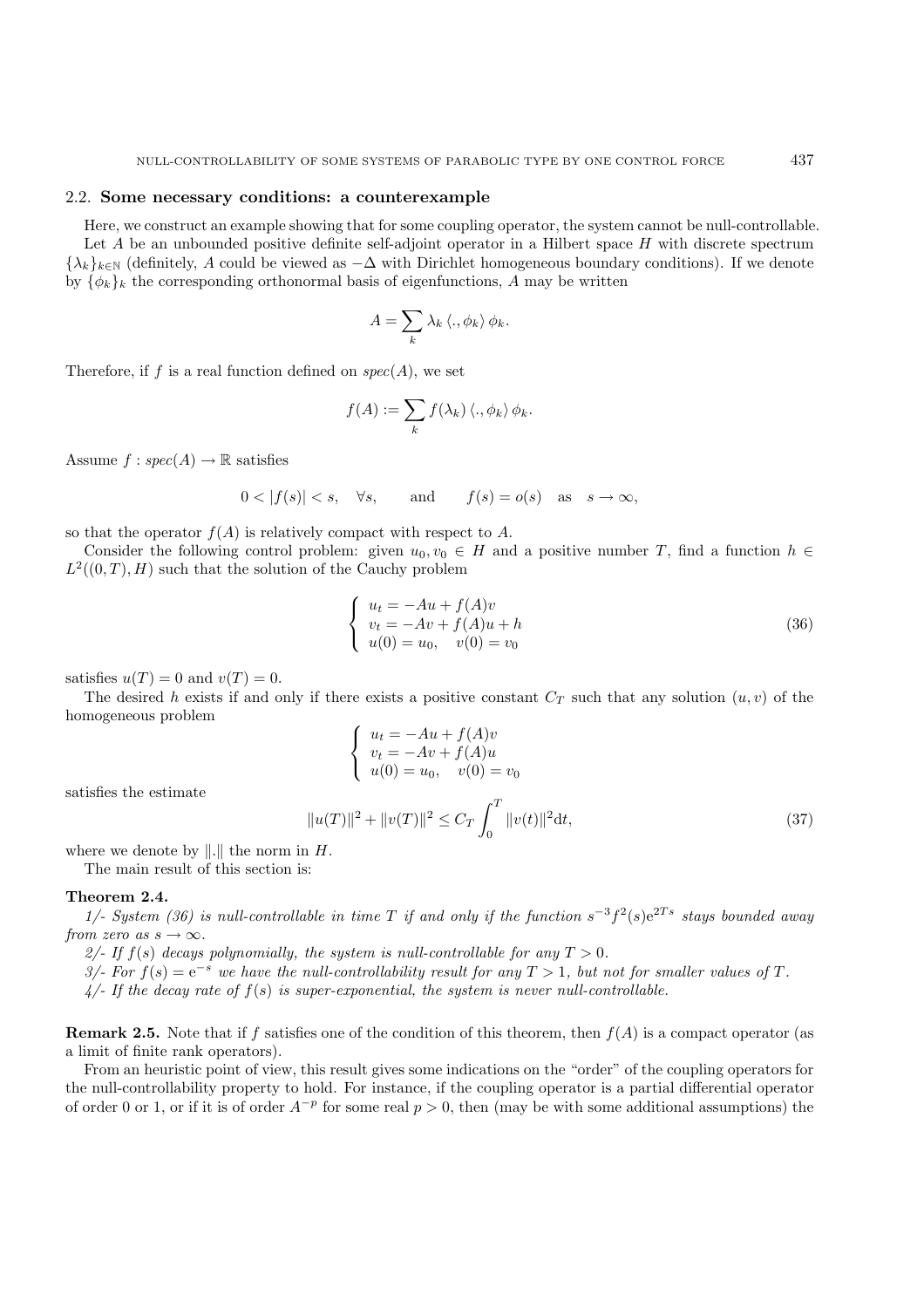null-controllability of the system should hold. If the coupling operator is "too compact" (by this, we mean that its sequence of eigenvalues decays very fast to 0), then the null-controllability property will in general be false.

*Proof.* In terms of quadratic forms,  $(37)$  reads as follows:

$$
e^{-2LT} \leq C_T \int_0^T e^{-Lt} P e^{-Lt} dt
$$
\n(38)

where L and P are operators in  $H \times H$  given by

$$
L = \begin{pmatrix} A & -f(A) \\ -f(A) & A \end{pmatrix}, \qquad P = \begin{pmatrix} 0 & 0 \\ 0 & I \end{pmatrix}.
$$

It is easy to see that the eigenvalues of the  $2 \times 2$  matrix L are  $\lambda_{\pm}(A)$ , where  $\lambda_{\pm}(s) = s \pm |f(s)|$ , and that the orthogonal matrix

$$
V = \frac{1}{\sqrt{2}} \begin{pmatrix} 1 & -1 \\ 1 & 1 \end{pmatrix}
$$

diagonalizes L with

$$
\Lambda = \begin{pmatrix} \lambda_+(A) & 0 \\ 0 & \lambda_-(A) \end{pmatrix} = VLV^*.
$$

So, it is easy to check that

$$
e^{-\Lambda t} = V e^{-Lt} V^*.
$$

Thus:

$$
e^{-2\Lambda T} \le C_T \int_0^T e^{-\Lambda t} V P V^* e^{-\Lambda t} dt \tag{39}
$$

with

$$
VPV^* = \frac{1}{2} \begin{pmatrix} I & -I \\ -I & I \end{pmatrix}.
$$

For any real s we set  $\eta(s) = (e^s - 1)/s$ . Computing explicitly the integral at the right-hand side of (39), one can rewrite the null-controllability condition in the form

$$
I \le \frac{C_T}{2} B(A) \tag{40}
$$

.

where

$$
B(s) = \begin{pmatrix} \eta(2T\lambda_+(s)) & -\eta(-T\lambda_+(s) - T\lambda_-(s)) \\ -\eta(-T\lambda_+(s) - T\lambda_-(s)) & \eta(2T\lambda_-(s)) \end{pmatrix}
$$

Denote by  $\sigma(s)$  the smallest eigenvalue of the  $2 \times 2$  matrix  $B(s)$ . Clearly, using assumptions on  $f(s)$ 

$$
\frac{det B(s)}{tr B(s)} \le \sigma(s) \le 2 \frac{det B(s)}{tr B(s)}.
$$

Since inequality (40) is equivalent to the positive definiteness of the operator  $\sigma(A)$ , we arrive at the following assertion: *system* (36) is null-controllable if and only if the function  $det B(s)/trB(s)$  is bounded away from zero.

To estimate  $det B(s)/tr B(s)$  first note that

$$
(\ln \eta(s))'' = \frac{1}{s^2} - \frac{1}{e^s + e^{-s} - 2}.
$$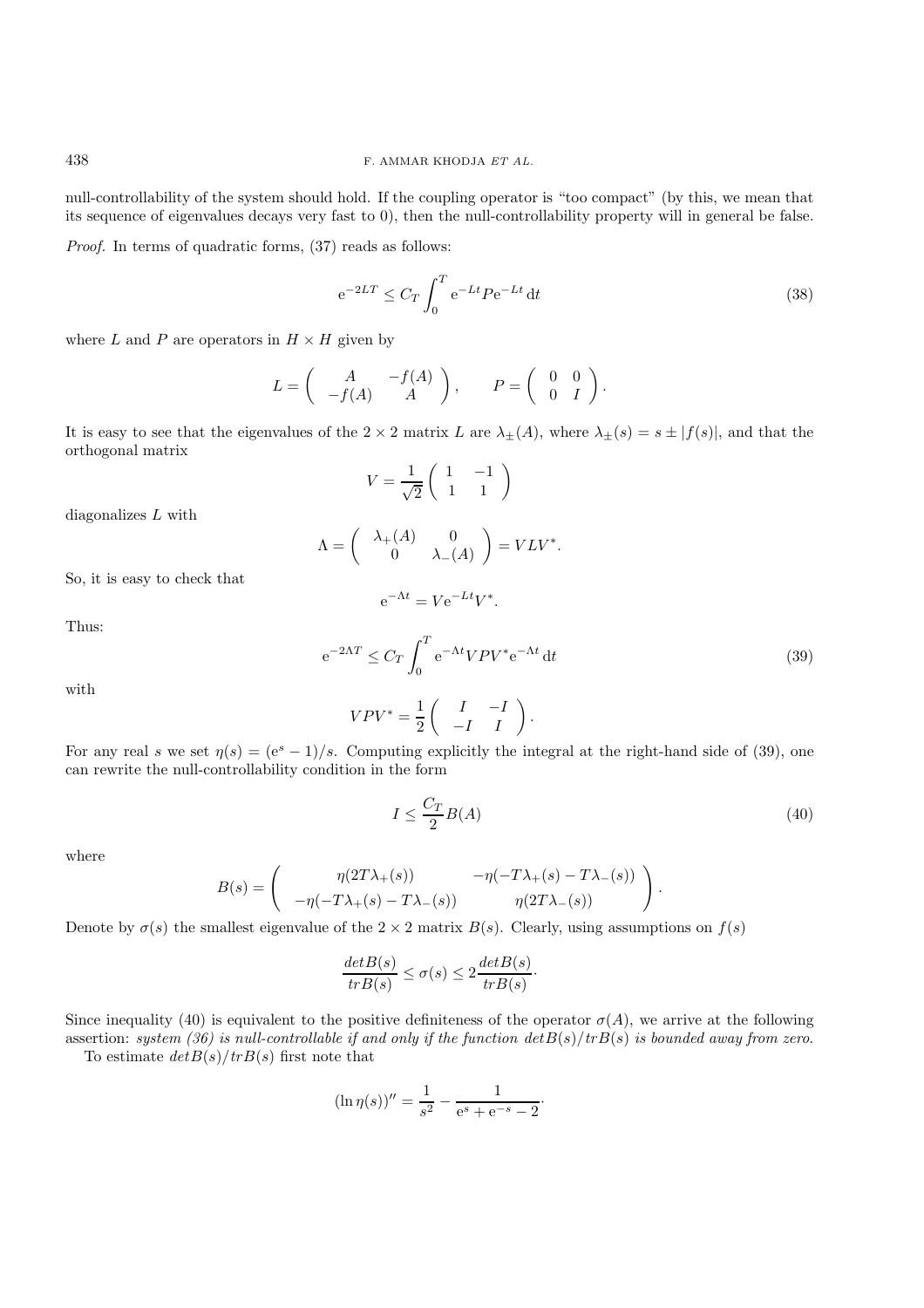Thus the function  $\eta$  is log-convex and

$$
\frac{1}{s^2 + 12} \le (\ln \eta(s))'' \le \frac{1}{s^2}.
$$

Applying the Taylor formula to  $\ln \eta(s)$ , for two real numbers  $s_1$  and  $s_2$  we have

$$
\eta(2s_1)\eta(2s_2) = \eta^2(s_1+s_2)e^{(\ln \eta(\bar{s}))''(s_1-s_2)^2},
$$

where  $\bar{s} \in [s_1, s_2]$ . Replacing  $s_1$  and  $s_2$  by  $\lambda_+(s)$  and  $\lambda_-(s)$ , respectively, we obtain the following expression for the determinant of the matrix  $B(s)$ :

$$
det B(s) = \eta(2T\lambda_+(s))\eta(2T\lambda_-(s))\left[1 - e^{-4f^2(s)T^2\psi(s)}\right],
$$

where

$$
\frac{1}{4T^2\lambda_+^2(s) + 12} \le \psi(s) \le \frac{1}{4T^2\lambda_-^2(s)}.
$$

This, in particular, shows that the function  $det B(s)/trB(s)$  is strictly positive for any value of s. To verify if it is bounded away from zero it suffices to study its asymptotic behavior as  $s \to \infty$ . As is easy to see,

$$
\lambda_{\pm}(s) = s(1 + o(1)),
$$
  
\n
$$
\eta(2\lambda_{\pm}(s)) = \frac{e^{2Ts}}{2Ts}(1 + o(1)), \psi(s) = \frac{1}{4Ts^2}(1 + o(1)),
$$
  
\n
$$
1 - e^{-4f^2(s)T^2\psi(s)} = \frac{f^2(s)}{s^2}(1 + o(1)),
$$

and therefore

$$
det B(s) = \frac{f^2(s)e^{4Ts}}{4T^2s^4}(1+o(1)), \qquad tr B(s) = \frac{e^{2Ts}}{Ts}(1+o(1)).
$$

Finally we obtain

$$
\frac{det B(s)}{tr B(s)} = \frac{f^2(s)e^{2Ts}}{4Ts^3} (1 + o(1)).
$$

### 3. Application to the null-controllability of power-like systems

#### 3.1. **Preliminaries**

Let  $\Omega$  be a bounded domain in  $R^n$  with  $C^{\infty}$  boundary and let  $\omega$  be any subdomain of  $\Omega$  with characteristic function  $\chi_{\omega}$ . For  $T > 0$ , we set  $Q_T = (0, T) \times \Omega$  and we consider the system of parabolic equations:

$$
\begin{cases}\n\varphi_t = -L\varphi + L^{\alpha}w & \text{in } (0, T) \times \Omega \\
w_t = L^{\alpha}\varphi - L^{\beta}w + \chi_{\omega}u & \text{in } (0, T) \times \Omega \\
\varphi(0) = \varphi_0, w(0) = w_0 & \text{in } \Omega,\n\end{cases}
$$
\n(41)

where L is the realization of the Dirichlet Laplacian operator on  $\Omega$ :

$$
L = -\Delta, \ D(L) = H^2(\Omega) \cap H_0^1(\Omega),
$$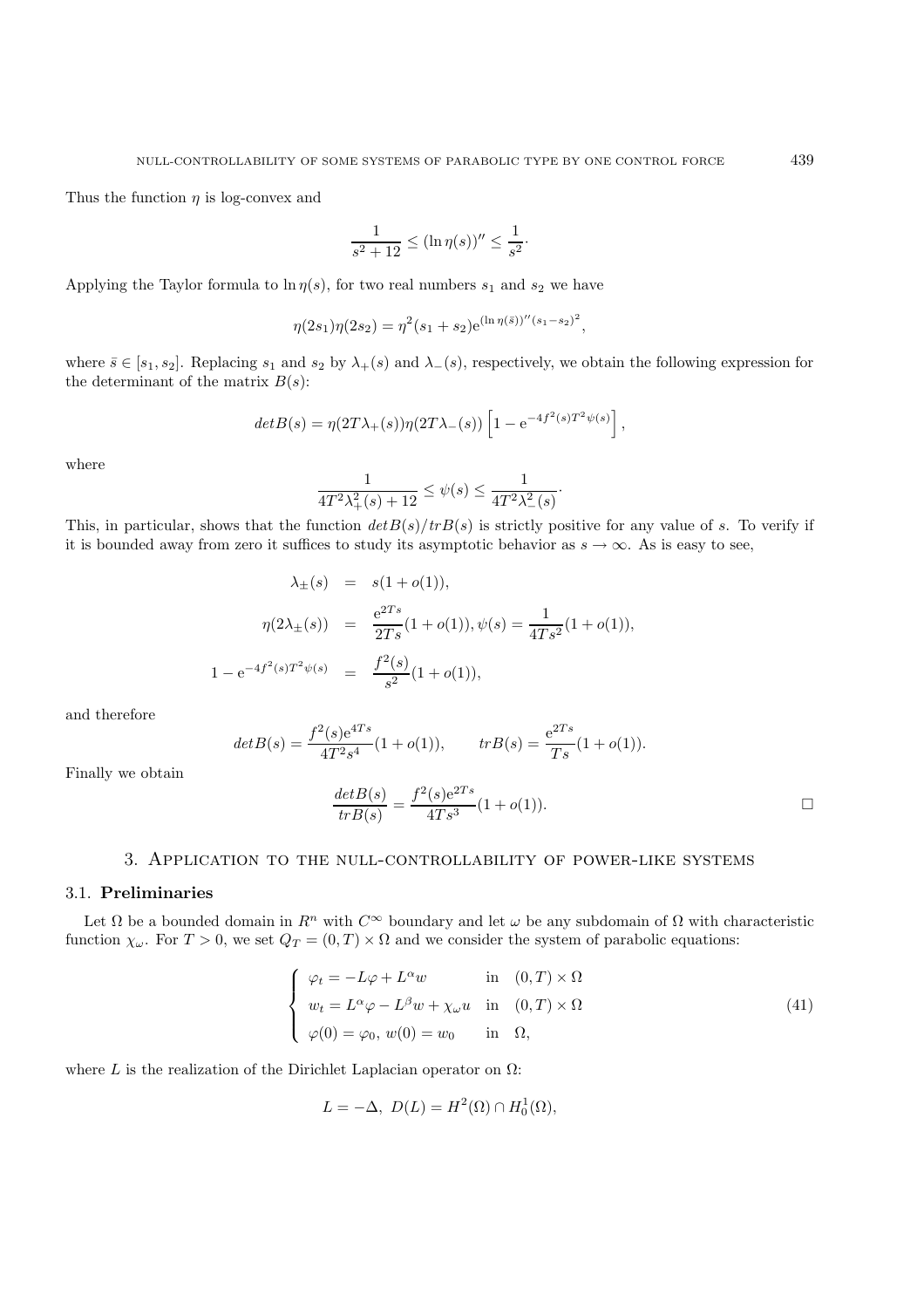$\alpha \in \mathbb{R}, \beta \in \mathbb{R}^{+*}, \varphi_0, w_0 \in L^2(\Omega)$  and  $u \in L^2(Q_T)$ . We then set  $H = L^2(\Omega) \times L^2(\Omega)$  and we define the linear and unbounded operator:

$$
\mathcal{L} = \begin{pmatrix} L & -L^{\alpha} \\ -L^{\alpha} & L^{\beta} \end{pmatrix}
$$

with domain  $D(\mathcal{L}) = (D(L) \cap D(L^{\alpha})) \times (D(L^{\alpha}) \cap D(L^{\beta})).$ 

We also denote by  $\langle \cdot, \cdot \rangle$  and  $\|.\|$  the scalar product and associated norm in H and by  $(.,.)$  and  $\|.\|$  the scalar product and associated norm in  $L^2(\Omega)$ . Introducing  $(\mu_k)_{k\in\mathbb{N}^*}$  and  $(\varphi_k)_{k\in\mathbb{N}^*}$  the sequences of eigenvalues and normalized eigenfunctions of L, the eigenvalues and corresponding normalized (in H) eigenfunctions of  $\mathcal L$  are given by:

$$
\lambda_k^{\pm} = \frac{\mu_k + \mu_k^{\beta} \mp \sqrt{(\mu_k - \mu_k^{\beta})^2 + 4\mu_k^{2\alpha}}}{2}
$$
\n(42)

$$
\Phi_k^{\pm} = \frac{1}{\sqrt{\mu_k^{2\alpha} + \left(-\lambda_k^{\pm} + \mu_k\right)^2}} \left(\begin{array}{c} \mu_k^{\alpha} \\ -\lambda_k^{\pm} + \mu_k \end{array}\right) \varphi_k,\tag{43}
$$

To simplify the notations, we set:

$$
\lambda_k = \begin{cases} \lambda_k^+ & \text{if } k \ge 1 \\ \lambda_k^- & \text{if } k \le -1, \end{cases}
$$

$$
\Phi_k = \begin{cases} \Phi_k^+ & \text{if } k \ge 1 \\ \Phi_k^- & \text{if } k \le -1. \end{cases}
$$

Clearly  $(\Phi_k)_{k\in\mathbb{Z}^*}$  is an orthonormal family in H. Actually, it is total  $(i.e.$   $\overline{span\{(\Phi_k)_{k\in\mathbb{Z}^*}\}}=H$ .

We can now introduce the self-adjoint extension of  $\mathcal L$  (for which we keep the same notation) with respect to its base of eigenfunctions according to:

$$
\mathcal{L} = \sum_{k \in \mathbb{Z}^*} \lambda_k < ., \Phi_k > \Phi_k \tag{44}
$$

$$
D(\mathcal{L}) = \left\{ Y \in H, \sum_{k \in \mathbb{Z}^*} \lambda_k^2 \|Y_k\|^2 < \infty \right\}.
$$
\n
$$
(45)
$$

where  $Y_k := \langle Y, \Phi_k \rangle$ . A necessary and sufficient condition for  $-\mathcal{L}$  to generate a  $C^0$ -semigroup  $(e^{-\mathcal{L}t})$  is then that:

$$
\exists C > 0, -\lambda_k \le C, \ \forall k \in \mathbb{Z}^*,
$$

and this last condition is, from the expression of  $\lambda_k^+$  (see (42)), equivalent to:

$$
2\alpha \le \beta + 1. \tag{46}
$$

Together with L defined by (44)–(45), we introduce the control operator  $B: L^2(\Omega) \to H$  by setting

$$
Bu = \left(\begin{array}{c} 0 \\ \chi_{\omega} u \end{array}\right).
$$

Using the notation  $Y_0 = (\varphi_0, w_0)$ , system (41) can be rewritten as:

$$
\begin{cases}\nY' &= -\mathcal{L}Y + Bu \\
Y(0) &= Y_0 \in H.\n\end{cases}\n\tag{47}
$$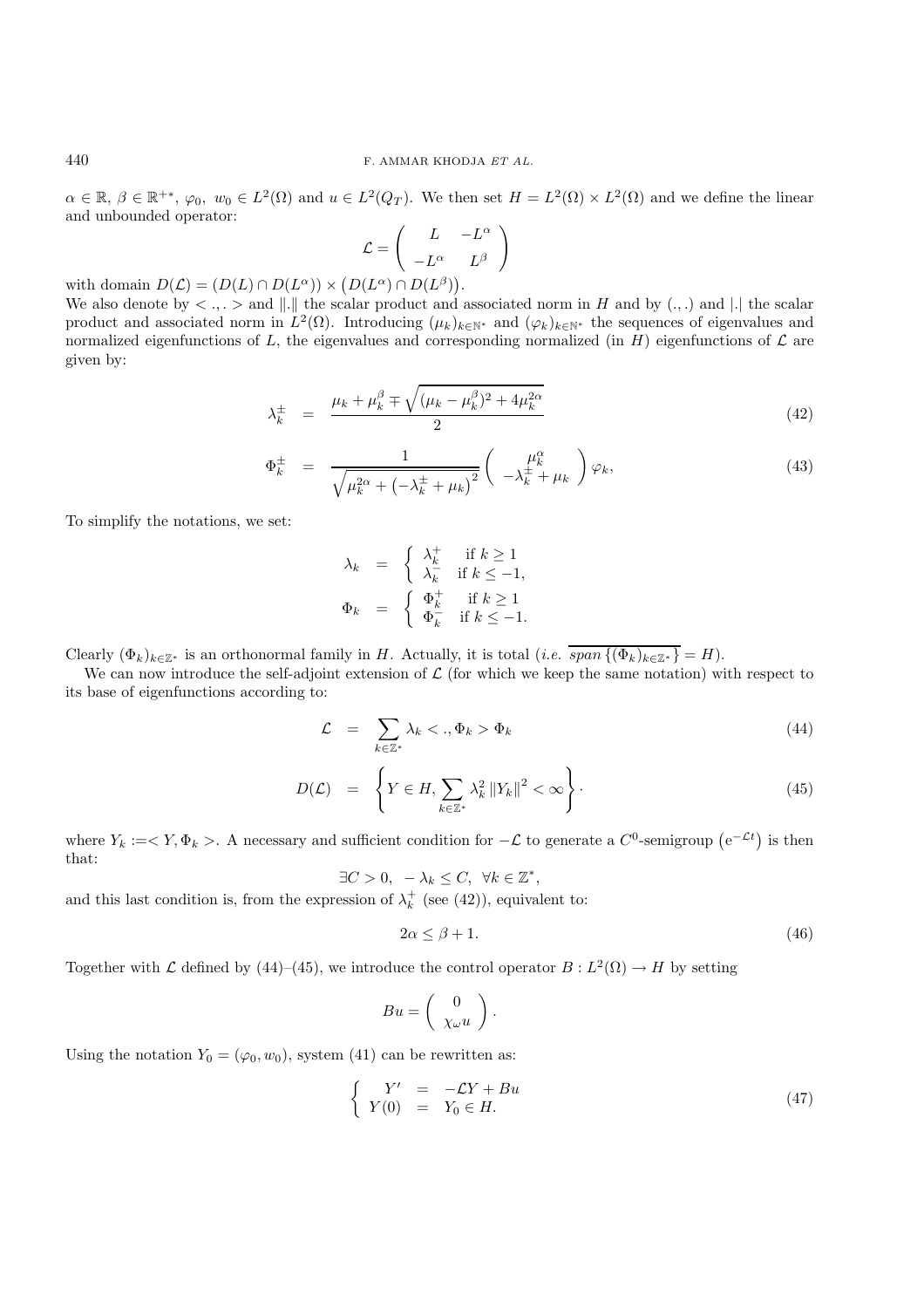We will now prove the null-controllability of (47) namely that, for any  $Y_0 \in H$ , there exists a control  $u \in L^2(Q_T)$ such that the solution Y of (47) satisfies  $Y(T) = 0$ . Noting that  $B^* = (0, \chi_\omega)$ , this property amounts to prove that any solution  $Y = \begin{pmatrix} \varphi & \cdots & \varphi \\ \vdots & \vdots & \vdots \\ \varphi & \varphi & \varphi \end{pmatrix}$ w of the adjoint problem

$$
\begin{cases}\nY' & = -\mathcal{L}Y \\
Y(0) & = Y_0,\n\end{cases} \n\tag{48}
$$

satisfies the estimate:

$$
\left|\varphi(T)\right|^2 + \left|w(T)\right|^2 \le C_T \int_0^T \int_{\omega} \left|w(t, x)\right|^2 \mathrm{d}x \mathrm{d}t,\tag{49}
$$

For a single parabolic equation, this property is well-known and has been obtained in particular by Lebeau-Robbiano [6] and Fursikov-Imanuvilov [7]. In our case two more difficulties occur. The first one is due to the fact that the control force only acts on a single equation of this system and the second one is that this control force is localized in a subdomain of  $\Omega$ .

To prove (49), we will find in a first step the set of  $\alpha$  and  $\beta$  for which this inequality is valid if  $\omega = \Omega$ . This result is obtained as a direct consequence of Theorem 2.1 in the particular case of system (47). We will restrict ourselves to the case

$$
2\alpha < \beta + 1. \tag{50}
$$

For these values of  $\alpha$  and  $\beta$ , we then adapt the method developed in [6] to prove (49).

#### 3.2. **Null controllability when**  $\omega = \Omega$

The main result of this section is:

**Theorem 3.1.** *Assume that*  $\beta > 0$  *and*  $2\alpha < \beta + 1$ *. Then for all*  $\varphi_0, w_0 \in L^2(\Omega)$  *and all time*  $T > 0$  *there exists a constant*  $C_T > 0$  *such that the corresponding solution of (48) satisfies* 

$$
\left|\varphi(T)\right|^2 + \left|w(T)\right|^2 \le C_T \int_0^T \int_{\Omega} \left|w(t,x)\right|^2 \mathrm{d}x \mathrm{d}t. \tag{51}
$$

*Proof.* We prove Theorem 3.1 by showing that the assumptions  $(15)-(23)$  of Theorem 2.1 hold.

 $\overline{\phantom{a}}$  $\overline{\phantom{a}}$  $\overline{\phantom{a}}$ 

We first concentrate on (15)–(22). Therefore we have to find  $p \in \mathbb{R}$  and  $M : L^2(\Omega) \to L^2(\Omega)$  such that  $D(M^*) \subset D(L^{-\frac{p}{2}})$  and such that the estimates (15)–(22) are satisfied.

We seek M as a power of L namely  $M := L^{-\alpha-p}$ . Estimates (15) and (18) are then automatically satisfied while the estimates  $(16)$ – $(22)$  give

$$
(S) \begin{cases}\n-\alpha - p \le \frac{-p}{2} & \text{for} \quad (16) \\
\frac{-1-p}{2} + \alpha \le \frac{\beta}{2} & \text{for} \quad (17) \\
\frac{1+p}{2} - \alpha - p \le \frac{\beta}{2} & \text{for} \quad (19) \\
\frac{-1+p}{2} - \alpha - p + \beta \le \frac{\beta}{2} & \text{for} \quad (20) \\
\frac{-1+p}{2} + \alpha < \frac{\beta}{2} & \text{for} \quad (21) \\
\frac{-1+p}{2} - \alpha - p < \frac{\beta}{2} & \text{for} \quad (22)\n\end{cases}
$$

with for (21)

$$
\left| L^{\frac{-1+p}{2}+\alpha}w \right|^2 \le \varepsilon \left| L^{\frac{\beta}{2}}w \right|^2 + \frac{c}{\varepsilon^{\gamma}} \left| w \right|^2 \tag{52}
$$

and for 
$$
(22)
$$

$$
L^{\frac{-1+p}{2}-\alpha-p}w\Big|^2 \le \varepsilon \left|L^{\frac{\beta}{2}}w\right|^2 + \frac{c}{\varepsilon^{\gamma}}\left|w\right|^2. \tag{53}
$$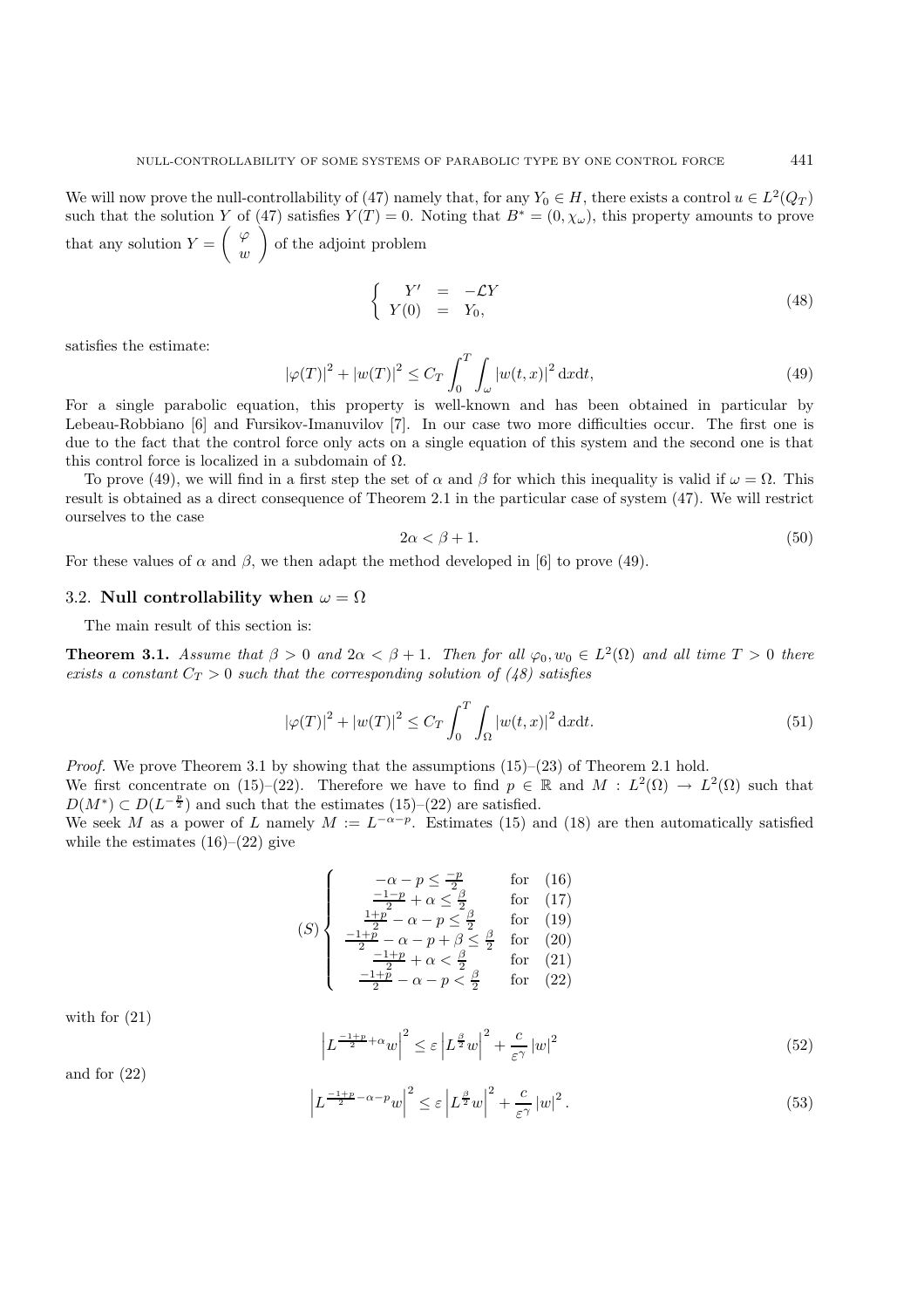In order to find  $\gamma$ , remark that the first inequality of system  $(S)$  leads to

$$
\left| L^{\frac{-1+p}{2}-\alpha-p}w\right|=\left| L^{\frac{-1-p}{2}-\alpha}w\right|\leq c\left| L^{\frac{-1+p}{2}+\alpha}w\right|,
$$

so that (52) implies (53). If  $\frac{-1+p}{2} + \alpha \le 0$ , then (52) holds with  $\gamma = 0$ . Otherwise, recall that (see [10] Th. 6.10, p. 73) for a positive selfadjoint operator Γ, for any  $r \in (0,1)$  there exists  $C > 0$  such that for any  $\rho > 0$  and  $x \in D(\Gamma)$ 

$$
|\Gamma^r x| \le C\rho^r |x| + \rho^{r-1} |\Gamma x|.
$$

Setting  $\varepsilon = \rho^{r-1}$ , this last inequality writes:

$$
|\Gamma^r x| \leq \frac{C}{\varepsilon^{\frac{r}{1-r}}}|x| + \varepsilon |\Gamma x|.
$$

Applying this with  $\Gamma = L^{\beta/2}$ ,  $r = \left(\frac{-1+p}{2} + \alpha\right) \frac{2}{\beta}$ , we get (52) with:

$$
\gamma = \frac{r}{1-r}
$$
  
=  $\max \left\{ 0, \frac{-1+2\alpha+p}{\beta+1-2\alpha-p} \right\}.$  (54)

Finally we have to find  $p \in \mathbb{R}$  such that system  $(S)$  holds. This is equivalent to:

$$
\max(2\alpha - 1 - \beta, |\beta - 1| - 2\alpha) < p < 1 + \beta - 2\alpha \tag{55}
$$

and it is now easily seen that the assumptions  $\beta > 0$  and  $2\alpha < 1 + \beta$  imply the existence of such a real p. For example, one can verify that

$$
p := \max\{0, |1 - \beta| - 2\alpha\},\tag{56}
$$

is convenient.

Thus the assumptions  $(15)-(22)$  of Theorem 2.1 are satisfied and this implies the existence of a constant c independent of  $T$  such that the solution of  $(48)$  satisfies

$$
\left| L^{-\frac{p}{2}} \varphi(T) \right|^2 + | w(T) |^2 \le c T^{-2\gamma - 4} \int_0^T |w(\tau)|^2 d\tau.
$$

It remains to verify that Assumption (23) also holds for the solution of system (48). In this case, Assumption (23) becomes: there exists  $q > 0$  such that the solution of system (48) satisfies

$$
|\varphi(T)|^2 + |w(T)|^2 \le c(1 + T^{-q}) \left( \left| L^{\frac{-p}{2}} \varphi(0) \right|^2 + |w(0)|^2 \right).
$$

This estimate is easily proved by writing down the solution of (48) in the basis  $(\Phi_k)_{k\in\mathbb{Z}^*}$ . Indeed, we have:

$$
Y(t) = \sum_{k \in \mathbb{Z}^*} e^{-\lambda_k t} \langle Y_0, \Phi_k \rangle \Phi_k.
$$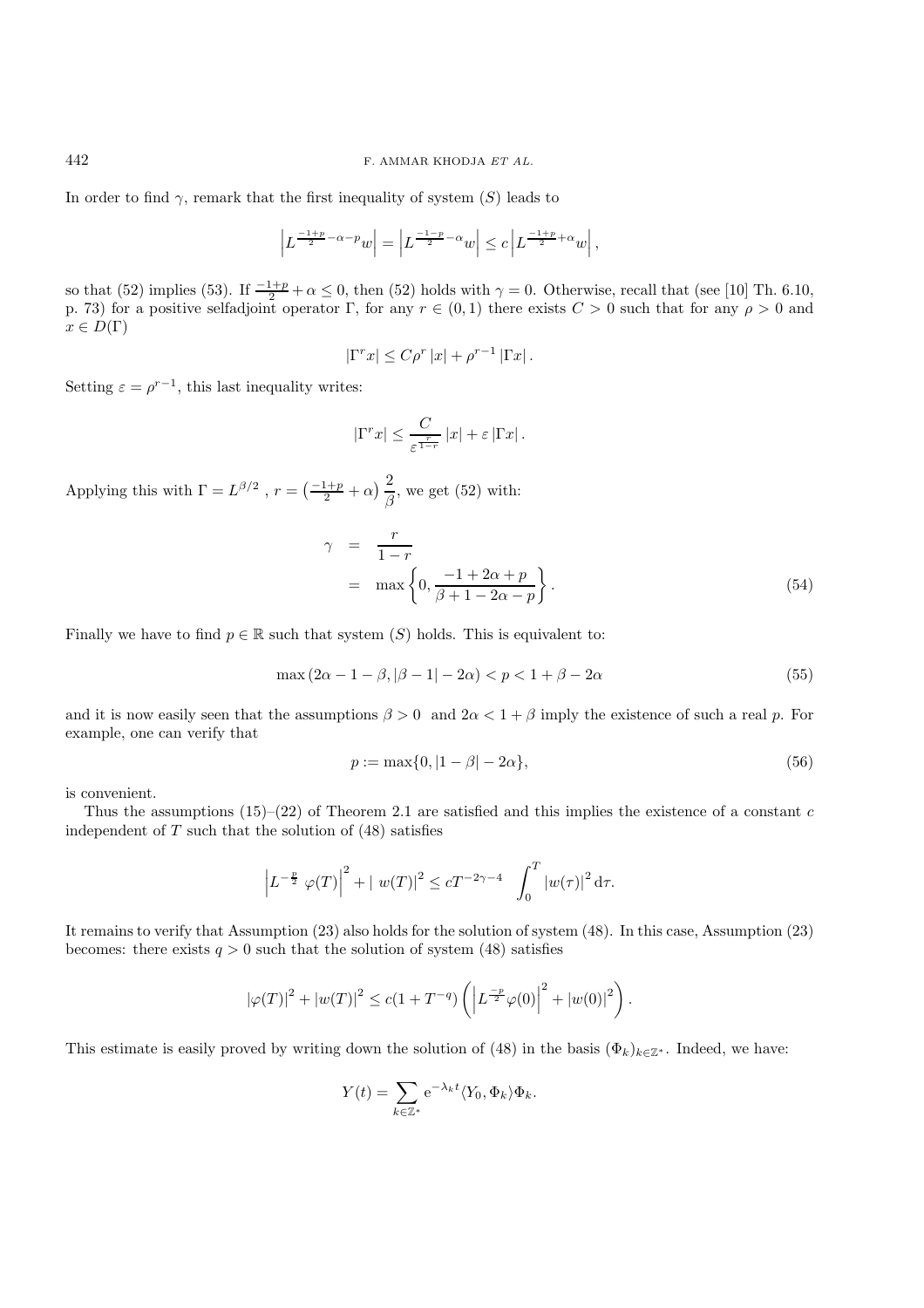Thus, using the properties of the  $\Phi_k$  and setting  $Y_0 = (\varphi_0, w_0)$ 

$$
\|Y(t)\|^2 = \sum_{k \in \mathbb{Z}^*} e^{-2\lambda_k t} |\langle Y_0, \Phi_k \rangle|^2
$$
  
\n
$$
\leq C \sum_{k \in \mathbb{Z}^*} \frac{e^{-2\lambda_k t}}{\mu_{|k|}^{2\alpha} + (-\lambda_k + \mu_{|k|})^2} \left( \mu_{|k|}^{2\alpha} |\langle \varphi_0, \varphi_k \rangle|^2 + (-\lambda_k + \mu_{|k|})^2 |\langle w_0, \varphi_k \rangle|^2 \right)
$$
  
\n
$$
\leq C \sum_{k \in \mathbb{Z}^*} \left[ \mu_{|k|}^{2p} e^{-2\lambda_k t} \left( \mu_{|k|}^{-2p} |\langle \varphi_0, \varphi_k \rangle|^2 \right) + |\langle w_0, \varphi_k \rangle|^2 \right]. \tag{57}
$$

Studying the asymptotic behavior of  $\lambda_k$  yields that there exist constants  $C > 0$  and  $\delta > 0$  such that  $\lambda_k \ge C\mu_{|k|}^{\delta}$ for all  $k \in \mathbb{Z}^*$ . On the other hand, it is a matter of computation to check that for all  $t > 0$ :

$$
\mu_{|k|}^{2p} e^{-2C\mu_{|k|}^{\delta}t} \le \frac{C}{t^q}
$$

with  $q = \frac{2p}{\delta}$  and C is a constant independent of k and t. Thus:

$$
\begin{array}{rcl} \left\|Y(t)\right\|^2 & \leq & \displaystyle\sum_{k\in\mathbb{Z}^*} \left(\frac{C}{t^q} \mu_{|k|}^{-2p} \left|<\varphi_0, \varphi_k>\right|^2 + \left|\right|^2\right) \\ & \leq & C\big(1+\frac{1}{t^q}\big) \left(\left|L^{\frac{-p}{2}}\varphi(0)\right|^2 + \left|w(0)\right|^2\right) \end{array}
$$

which is the desired estimate.

Thus the conclusion of Theorem 2.1 follows:

$$
|\varphi(T)|^2 + |w(T)|^2 \le C_T \int_0^T \int_{\Omega} |w(t,x)|^2 dxdt,
$$
  
where the constant  $C_T$  is estimated by  

$$
C_T = c T^{-2p-2\gamma - 4},
$$
 (58)

 $\gamma$  being defined in (54).

# 3.3. **Null controllability when**  $\omega \in \Omega$

This part is devoted to the proof of the main result of this section.

**Remark 3.2.** The abstract result does not apply in this situation because the control force is constrained to be in a strict subspace of  $L^2(Q_T)$  (the abstract result gives a control function in the whole space without more precision).

**Theorem 3.3.** *Assume that*  $\beta > 0$  *and*  $2\alpha < \beta + 1$ *. Then for any*  $Y_0 \in H$  *and any*  $T > 0$ *, there exists a control*  $u \in L^2(Q_T)$  *such that the solution* Y *of*  $(47)$  *satisfies*  $Y(T) = 0$ *.* 

*Proof.* We give it for completeness because it is essentially the same than the one given by G. Lebeau and L. Robbiano [6] in the case of a single equation. Indeed, the original point here is Lemma 3.4 which itself uses the results of the previous section. Following [6], we fix  $\delta \in (0, T/2)$  and  $\rho \in (0, b/n)$  where  $b = 2 \min(1, \beta) - 1$ and *n* is the space dimension. For  $l \geq 1$  we set

$$
\sigma_l = 2^l, \quad T_l = A 2^{-\rho l}
$$
  
 
$$
A > 0 \text{ is chosen such that } 2 \sum_{l \ge 1} T_l = T - 2\delta.
$$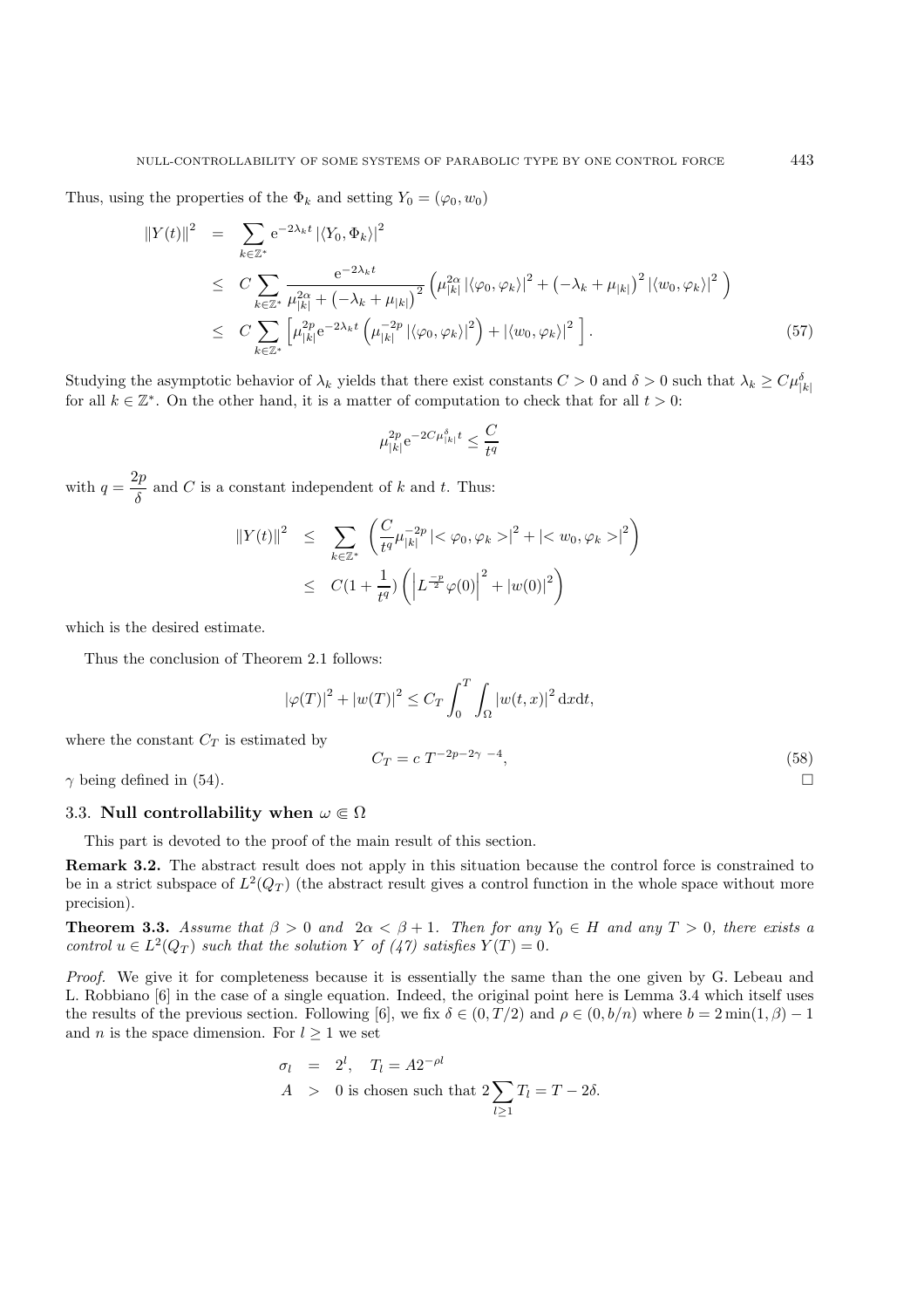Then we introduce, for any  $t > 0$ , the operator:

$$
L_t(Y_0, u) = e^{-t\mathcal{L}} Y_0 + \int_0^t e^{-(t-s)\mathcal{L}} Bu(s) ds,
$$

(so  $Y(t) = L_t(Y_0, u)$  is the unique solution of (47)). We define the sequence  $(a_l)_{l>0}$  by setting

$$
\begin{array}{rcl}\na_0 & = & \delta \\
a_l & = & a_{l-1} + 2T_l \,, \quad l \ge 1,\n\end{array}
$$

and for any initial data  $Y_0 \in H$  let  $u_l = K_{T,\sigma_l}(Y_0)$  be a control such that:

$$
\pi_{\sigma_l}(L_T(Y_0, u_l)) = 0,
$$

where  $\pi_{\sigma_l}$  is the projection operator on the subspace  $H_{\sigma_l} = \text{span} \{ \Phi_k^{\pm}, 1 \leq k \leq \sigma_l \}$  of H. Of course, the control  $u_l$  needs not to be unique but we will see below that, first it exists and second that it can be chosen as the one which minimizes a given cost functional.

We are now in position to construct a sequence of states:

$$
Y_0 \quad \in \quad H
$$

$$
Y_1 = e^{-\delta \mathcal{L}} Y_0 \tag{59}
$$
\n
$$
Z_1 = L_T \left( Y_1 K_T \right) \tag{60}
$$

$$
Z_l = L_{T_l} (Y_l, \Lambda_{T_l, \sigma_l}(Y_l)) \tag{00}
$$

$$
Y_{l+1} = e^{-T_l \mathcal{L}} Z_l. \tag{61}
$$

We first explain briefly this process: until time  $\delta = a_0$  the system is freely evolving and dissipates without control (u = 0 in (47)). On the time interval  $(a_0, a_0 + 2T_1)$ , we first introduce a control  $u_1$  which will drive  $Y_1$ to a function of  $H_{\sigma_1}^{\perp}$  in time  $T_1$  and we then let again system (47) evolves freely (with  $u = 0$ ) from  $t = a_0 + T_1$ to  $t = a_0 + 2T_1$ . We obtain the sequence  $(Y_l)$  by repeating this construction on  $(a_{l-1}, a_l)$ . The claim of the Theorem **holds true if we are able to prove that**  $\lim_{l\to\infty} Y_l = 0$ .

Of course, this construction needs to be justified by proving that, at any step, the control  $u_l = K_{T_l,\sigma_l}(Y_l)$ which drives the initial data  $Y_l$  to a function of  $H_{\sigma_l}^{\perp}$  in time  $T_l$  exists. For the solution of system (47) the following result holds:

**Lemma 3.4.** *Let*  $T > 0$ *. For any*  $l \geq 1$  *and any*  $Y_0 \in H$ *, there exists at least a control*  $u = u_{T,l}(., Y_0) \in$  $L^2(0,T;U)$  *such that* 

$$
\pi_l(Y(T)) = \pi_l(L_T(Y_0, u)) = 0
$$
\n(62)

where  $\pi_l$  is the projection operator on  $H_l = span\{\Phi_k^{\pm}, 1 \leq k \leq l\}.$ *This control can be chosen such that:*

$$
||u||_{L^{2}(0,T;U)}^{2} \le cT^{-2p-4-2\gamma} e^{C_{2}\sqrt{\mu_{l}}} ||Y_{0}||^{2}.
$$
\n(63)

*Proof of the Lemma.* We fix arbitrary  $l \geq 1$  and  $Y_0 \in H$ . Equality (62) can be rewritten as

$$
\pi_l e^{-T\mathcal{L}} Y_0 + \pi_l \left( \int_0^T e^{-(T-s)\mathcal{L}} B u(s) \mathrm{d}s \right) = 0. \tag{64}
$$

If we denote by  $D_T$  the operator defined from the space  $L^2(0,T;U)$  in H by

$$
D_T u = \int_0^T e^{-(T-s)\mathcal{L}} Bu(s) ds,
$$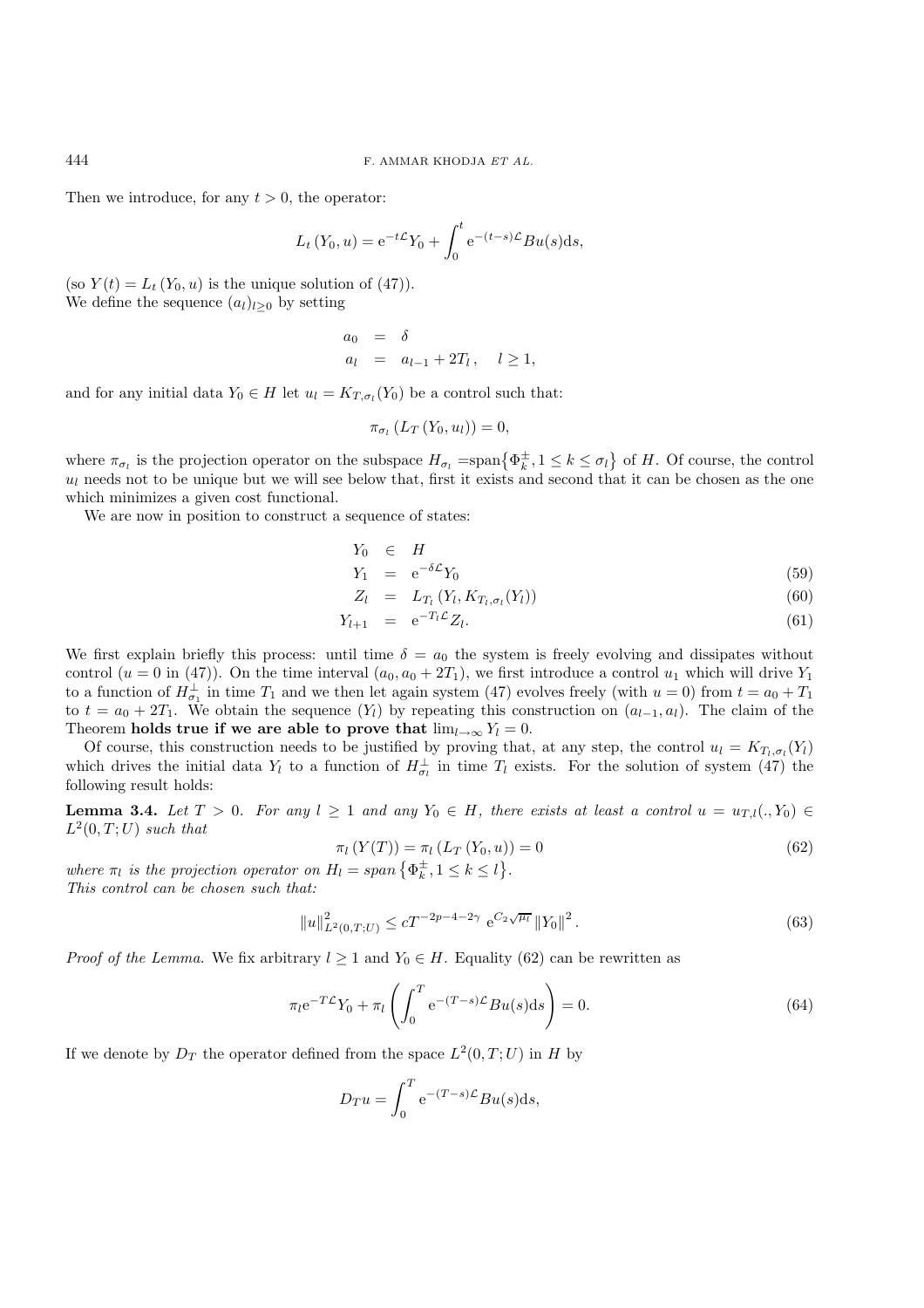the first part of Lemma 3.4 is equivalent to

$$
R\left(\pi_l \circ \mathrm{e}^{-T\mathcal{L}}\right) \subset R\left(\pi_l \circ D_T\right). \tag{65}
$$

This last inclusion holds if and only if (see for instance [13] Th. 2.2, p. 208) there exists  $C = C_{T,l} > 0$  such that

$$
\left\|e^{-T\mathcal{L}^*}\pi_l(Y_0)\right\|_H \leq C\left\|D_T^*\pi_l(Y_0)\right\|_{L^2(0,T;U)} \qquad \forall Y_0 \in H.
$$

Since  $(D^*_T h)(t) = B^* e^{-(T-t)\mathcal{L}} h$  for any  $h \in H$  and  $\mathcal{L} = \mathcal{L}^*$ , this last inequality can be written as

$$
\left|\varphi(T)\right|^2 + \left|w(T)\right|^2 \le C_T \int_0^T \int_{\omega} \left|w(t, x)\right|^2 \mathrm{d}x \mathrm{d}t,\tag{66}
$$

for any solution  $Y = \begin{pmatrix} \varphi & \cdots & \varphi \\ \vdots & \vdots & \vdots \\ \varphi & \cdots & \varphi \end{pmatrix}$  $\omega$ of System (48) with  $Y_0 \in H_l$ . So we now prove (66). From Theorem 3.1, we have, with p and  $\gamma$  satisfying (55) and (54):

$$
|\varphi(T)|^2 + |w(T)|^2 \le cT^{-2p-4-2\gamma} \int_0^T \int_{\Omega} |w(t,x)|^2 \, \mathrm{d}x \mathrm{d}t,\tag{67}
$$

for any solution  $Y = \begin{pmatrix} \varphi & \cdots & \varphi \\ \vdots & \vdots & \vdots \\ \varphi & \cdots & \varphi \end{pmatrix}$  $\omega$ of System (48) with  $Y_0 \in H$ . Now since  $Y_0 \in H_l$ , we deduce from the invariance of the eigenspaces of  $\mathcal L$  under  $e^{-t\mathcal L}$ ,  $Y(t) \in H_l$  for any  $t \in (0,T]$  and thus:

$$
Y(t,.) = \sum_{k=1}^{l} \left\{ e^{\lambda_k^+ t} \langle Y_0, \Phi_k^+ \rangle \Phi_k^+ + e^{\lambda_k^- t} \langle Y_0, \Phi_k^- \rangle \Phi_k^- \right\}.
$$

From this last equality and (43), we deduce that:

$$
w(t,.) = \sum_{k=1}^{l} \left\{ e^{\lambda_k^+ t} \langle Y_0, \Phi_k^+ \rangle c_{2,k}^+ + e^{\lambda_k^- t} \langle Y_0, \Phi_k^- \rangle c_{2,k}^- \right\} \varphi_k
$$

$$
= \sum_{k=1}^{l} a_k(t) \varphi_k,
$$

where

$$
c_{2,k}^{\pm} = \frac{-\lambda_k^{\pm} + \mu_k}{\sqrt{\mu_k^{2\alpha} + \left(-\lambda_k^{\pm} + \mu_k\right)^2}},
$$

and  $\varphi_k$  is a normalized eigenfunction of the Dirichlet Laplacian. Now, the observability estimates on the eigenfunctions of the Laplacian due to G. Lebeau and L. Robbiano [6] assert that there exist constants  $C_1, C_2 > 0$ such that:

$$
\sum_{k=1}^l |a_k(t)|^2 \le C_1 e^{C_2 \sqrt{\mu_l}} \int_{\omega} \left| \sum_{k=1}^l a_k(t) \varphi_k(x) \right|^2 dx,
$$

or, equivalently:

$$
\int_{\Omega} \left| w(t,x) \right|^2 \mathrm{d}x \le C_1 e^{C_2 \sqrt{\mu_t}} \int_{\omega} \left| w(t,x) \right|^2 \mathrm{d}x. \tag{68}
$$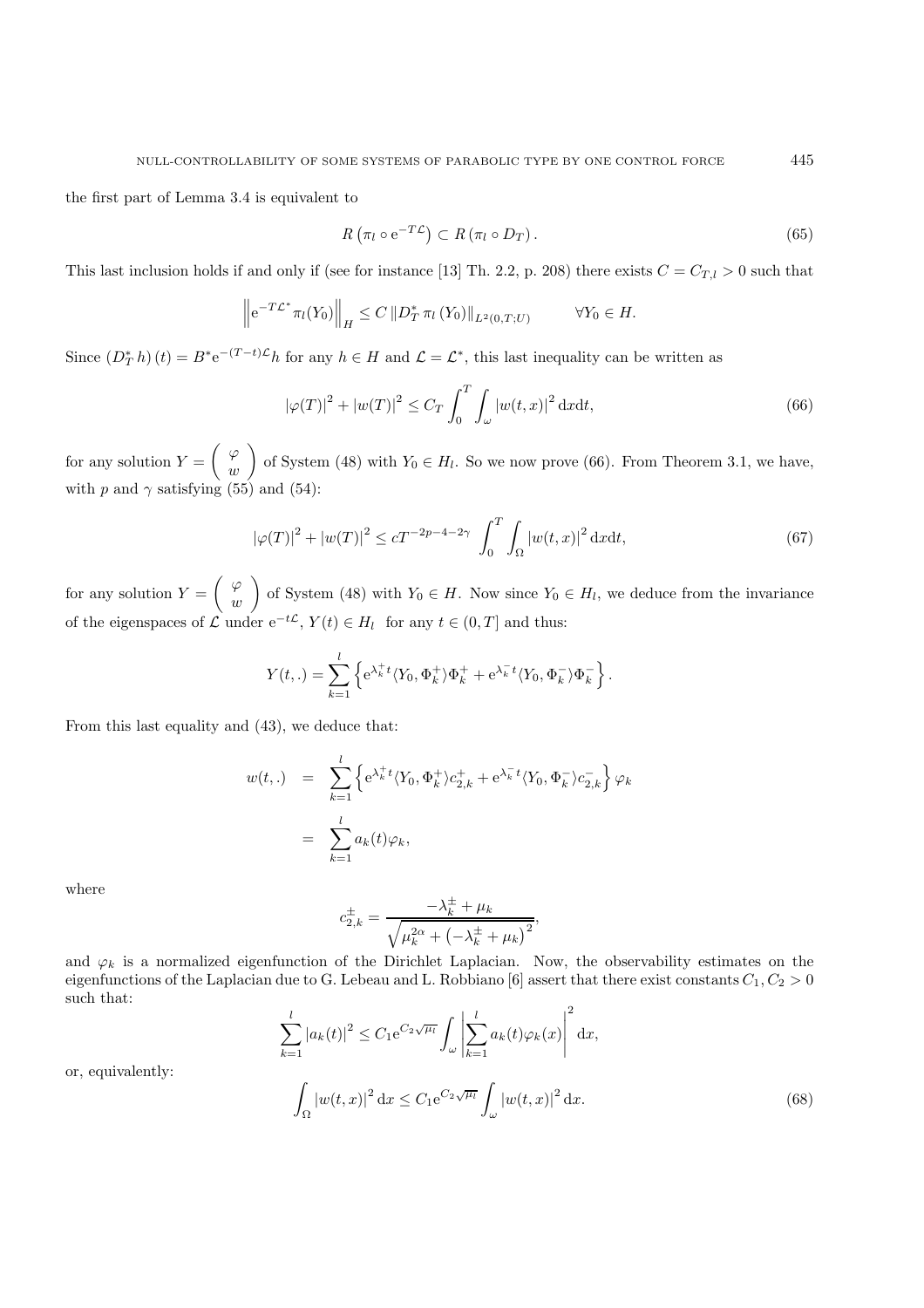Estimates (68) and (67) yield (66) with

$$
C_T = cT^{-2p-4-2\gamma} e^{C_2 \sqrt{\mu_l}}.
$$
\n(69)

This proves the existence of the desired control.

That  $u$  can be chosen in such a way that  $(63)$  is satisfied is classical and we recall for completeness how this can be deduced from (66) with  $C_T$  given by (69). Let  $Y_0 \in H$ . For all  $\varepsilon > 0$ , we define the quadratic convex and continuous functional  $J_{\varepsilon,l} : H_l \to \mathbb{R}$  by

$$
J_{\varepsilon,l}(X_0) = \frac{1}{2} \int_0^T \int_{\omega} |v(t,x)|^2 \, \mathrm{d}x \mathrm{d}t + \langle Y_0, X(0) \rangle + \varepsilon \|X_0\|,
$$

where  $X = \begin{pmatrix} \psi & \psi \\ \psi & \psi & \psi \end{pmatrix}$  $\overline{v}$  $\Big)$  is the solution of:

$$
X' = \mathcal{L}X, \quad X(T) = X_0 \in H_l. \tag{70}
$$

Clearly,  $Z(t, x) = X(T - t, x)$  is the solution of

$$
Z' = -\mathcal{L}Z, \ Z(0) = X(0),
$$

and applying (66) with  $C_T$  given by (69) yields

$$
||X(0)||^2 \leq C_T \int_0^T \int_{\omega} |v(T - t, x)|^2 dx dt
$$
  

$$
\leq C_T \int_0^T \int_{\omega} |v(t, x)|^2 dx dt.
$$

This implies that for any  $\delta > 0$ 

$$
J_{\varepsilon,l}(X_0) \geq \left(\frac{1}{2} - \delta C_T\right) \int_{\omega} \left|v(\ t,x)\right|^2 \mathrm{d}x \mathrm{d}t - C_{\delta} \left\|Y_0\right\|^2 + \varepsilon \left\|X_0\right\|,
$$

and then for sufficiently small values of  $\delta$  we obtain

$$
J_{\varepsilon,l}(X_0) \geq \varepsilon ||X_0|| - C_{\delta} ||Y_0||^2.
$$

It follows that  $J_{\varepsilon,l}$  is a strictly convex, continuous and coercive functional and, thus, achieves a unique minimum at  $\widehat{X}_{0,\varepsilon} \in H_l$ . Let  $\widehat{X}_{\varepsilon} = \begin{pmatrix} \widehat{\psi_{\varepsilon}} & \cdots & \widehat{\psi_{\varepsilon}} & \cdots & \widehat{\psi_{\varepsilon}} \end{pmatrix}$  $\widehat{v_{\varepsilon}}$ ) be the solution of (70) associated with the initial data  $\widehat{X}_{0,\varepsilon}$  and let  $Y_{\varepsilon}$  the solution of (47) with  $u := \hat{v}_{\varepsilon}$ . It satisfies

$$
\|Y_{\varepsilon}(T)\|_{H_l} \le \varepsilon. \tag{71}
$$

Besides, one has:

$$
J_{\varepsilon,l}(\widehat{X}_{0,\varepsilon}) \leq J_{\varepsilon,l}(0) = 0,
$$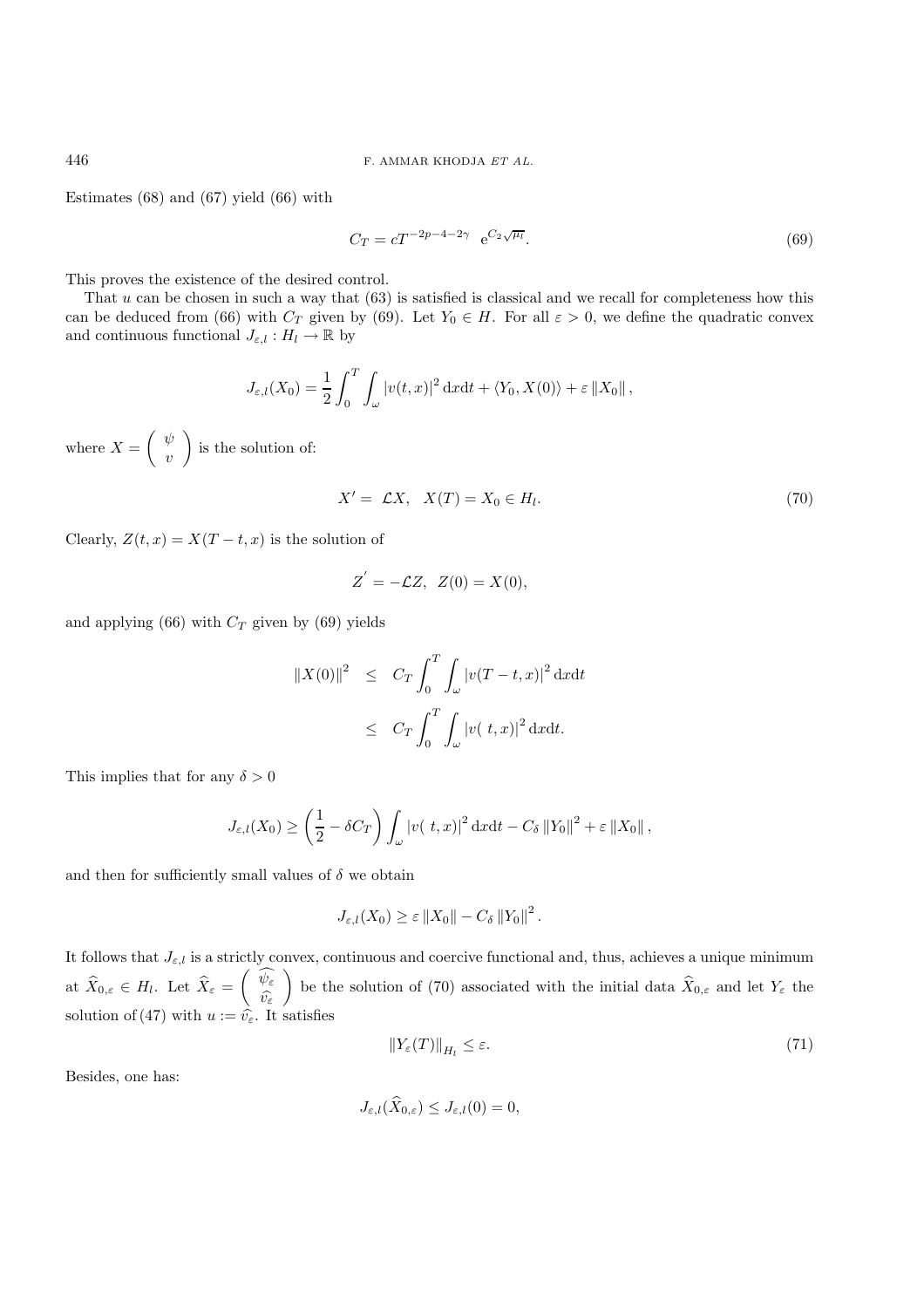and thus

$$
\int_0^T \int_{\omega} |\hat{v_{\varepsilon}}(t,x)|^2 dxdt \le -2\langle Y_0, \widehat{X}_{0,\varepsilon} \rangle
$$
  
\n
$$
\le 2 ||Y_0|| \left\| \widehat{X}_{0,\varepsilon} \right\|
$$
  
\n
$$
\le 2\sqrt{C_T} \left( \int_0^T \int_{\omega} |\widehat{v_{\varepsilon}}(t,x)|^2 dxdt \right)^{1/2} ||Y_0||.
$$

From this last estimate, we deduces the boundedness of  $\{\hat{v}_{\varepsilon}\}_{{\varepsilon}>0}$  in  $L^2([0,T] \times \omega)$ . This allows us to let  ${\varepsilon}$  going to 0 in (47) with  $u := \hat{v}_{\varepsilon}$ . From (71) we deduce that the weak limit Y of at least a subsequence of  $\{Y_{\varepsilon}\}_{\varepsilon>0}$ satisfies

$$
\pi_l Y(T) = 0,
$$

and from the previous estimate, that the weak limit u of a subsequence of  $\{\hat{v}_{\varepsilon}\}_{{\varepsilon}>0}$  satisfies (63). This ends the proof of the lemma. proof of the lemma.

We now come back to the proof of Theorem 3.3. From (61), since  $Z_l \in H_{\sigma_l}^{\perp}$  we get

$$
||Y_{l+1}|| = ||e^{-T_{l}\mathcal{L}}Z_{l}||
$$
  
\n
$$
= \left\| \sum_{k \geq \sigma_{l}+1} \left\{ e^{\lambda_{k}^{+}T_{l}} \langle Z_{l}, \Phi_{k}^{+} \rangle \Phi_{k}^{+} + e^{\lambda_{k}^{-}T_{l}} \langle Z_{l}, \Phi_{k}^{-} \rangle \Phi_{k}^{-} \right\} \right\|
$$
  
\n
$$
= \left( \sum_{k \geq \sigma_{l}+1} e^{2\lambda_{k}^{+}T_{l}} \left| \langle Z_{l}, \Phi_{k}^{+} \rangle \right|^{2} + e^{2\lambda_{k}^{-}T_{l}} \left| \langle Z_{l}, \Phi_{k}^{-} \rangle \right|^{2} \right)^{1/2}
$$
  
\n
$$
\leq e^{\lambda_{\sigma_{l}+1}^{+}T_{l}} || Z_{l} ||.
$$
 (72)

From (60), using that  $e^{-\mathcal{L}t}$  is a semigroup of contractions together with estimate (63), we obtain that:

$$
||Z_{l}|| = ||L_{T_{l}}(Y_{l}, K_{T_{l}, \sigma_{l}}(Y_{l}))||
$$
  
\n
$$
\leq ||e^{-T_{l}\mathcal{L}}Y_{l}|| + ||\int_{a_{l-1}}^{a_{l-1}+T_{l}} e^{-(T_{l}-s)\mathcal{L}}Bu_{l}(s)ds||
$$
  
\n
$$
\leq ||Y_{l}|| + ||u_{l}||_{L^{2}((a_{l-1}, a_{l-1}+T_{l})\times\omega)}
$$
  
\n
$$
\leq ||Y_{l}|| + \sqrt{cT_{l}^{-2p-4-2\gamma}} e^{C_{2}\sqrt{\mu_{\sigma_{l}}}} ||Y_{l}||
$$
  
\n
$$
\leq (1 + \sqrt{cT_{l}^{-2p-4-2\gamma}} e^{C_{2}\sqrt{\mu_{\sigma_{l}}}}) ||Y_{l}||.
$$
\n(73)

Combining (72) and (73) yields

$$
||Y_{l+1}|| \le e^{\lambda_{\sigma_{l+1}}^+ T_l} \left( 1 + \sqrt{c T_l^{-2p-4-2\gamma}} \, e^{C_2 \sqrt{\mu_{\sigma_l}}} \right) ||Y_l||. \tag{74}
$$